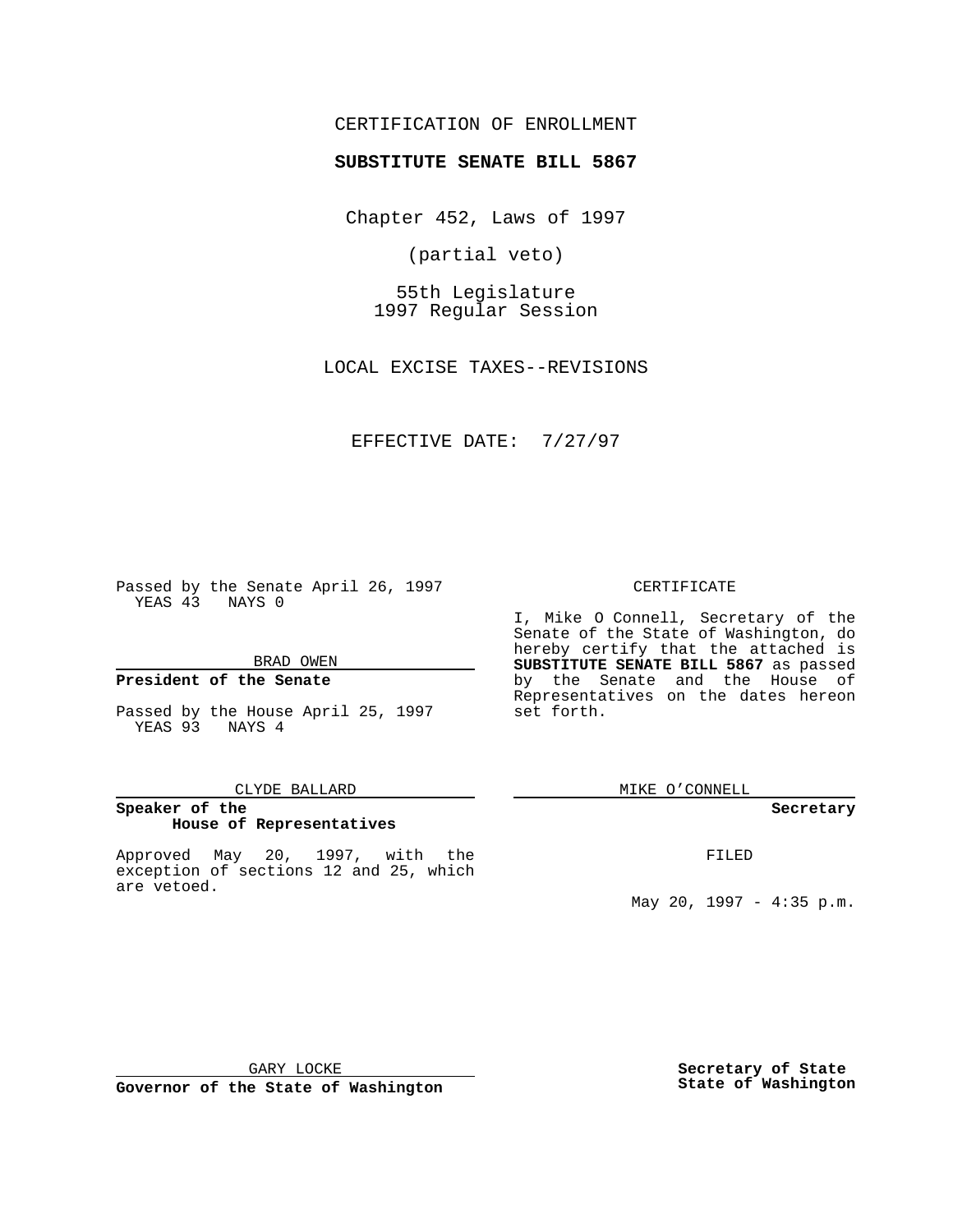## **SUBSTITUTE SENATE BILL 5867** \_\_\_\_\_\_\_\_\_\_\_\_\_\_\_\_\_\_\_\_\_\_\_\_\_\_\_\_\_\_\_\_\_\_\_\_\_\_\_\_\_\_\_\_\_\_\_

\_\_\_\_\_\_\_\_\_\_\_\_\_\_\_\_\_\_\_\_\_\_\_\_\_\_\_\_\_\_\_\_\_\_\_\_\_\_\_\_\_\_\_\_\_\_\_

AS RECOMMENDED BY CONFERENCE COMMITTEE

Passed Legislature - 1997 Regular Session

### **State of Washington 55th Legislature 1997 Regular Session**

**By** Senate Committee on Government Operations (originally sponsored by Senators Sellar, Hale and Kohl)

Read first time 03/05/97.

 AN ACT Relating to hotel and motel taxes in certain cities and towns; amending RCW 67.28.080, 67.28.120, 67.28.130, 67.28.150, 67.28.160, 67.28.170, 67.28.180, 67.28.184, 67.28.200, 67.40.100, 35.43.040, 59.18.440, 67.38.140, 67.40.110, 67.40.120, and 82.02.020; adding new sections to chapter 67.28 RCW; creating new sections; repealing RCW 67.28.090, 67.28.100, 67.28.110, 67.28.182, 67.28.185, 67.28.190, 67.28.210, 67.28.240, 67.28.260, 67.28.270, 67.28.280, 67.28.290, 67.28.300, 67.28.310, 67.28.320, 67.28.360, and 67.28.370; providing an effective date; and providing an expiration date.

10 BE IT ENACTED BY THE LEGISLATURE OF THE STATE OF WASHINGTON:

11 NEW SECTION. **Sec. 1.** The intent of this act is to provide 12 uniform standards for local option excise taxation of lodging.

13 **Sec. 2.** RCW 67.28.080 and 1991 c 357 s 1 are each amended to read 14 as follows:

15 ((In any county located in whole or in part in a national scenic 16 area and the population of which county is less than 20,000, a 17 convention center facility may include a hotel, destination resort, 18 conference center, or similar or related facility. A convention center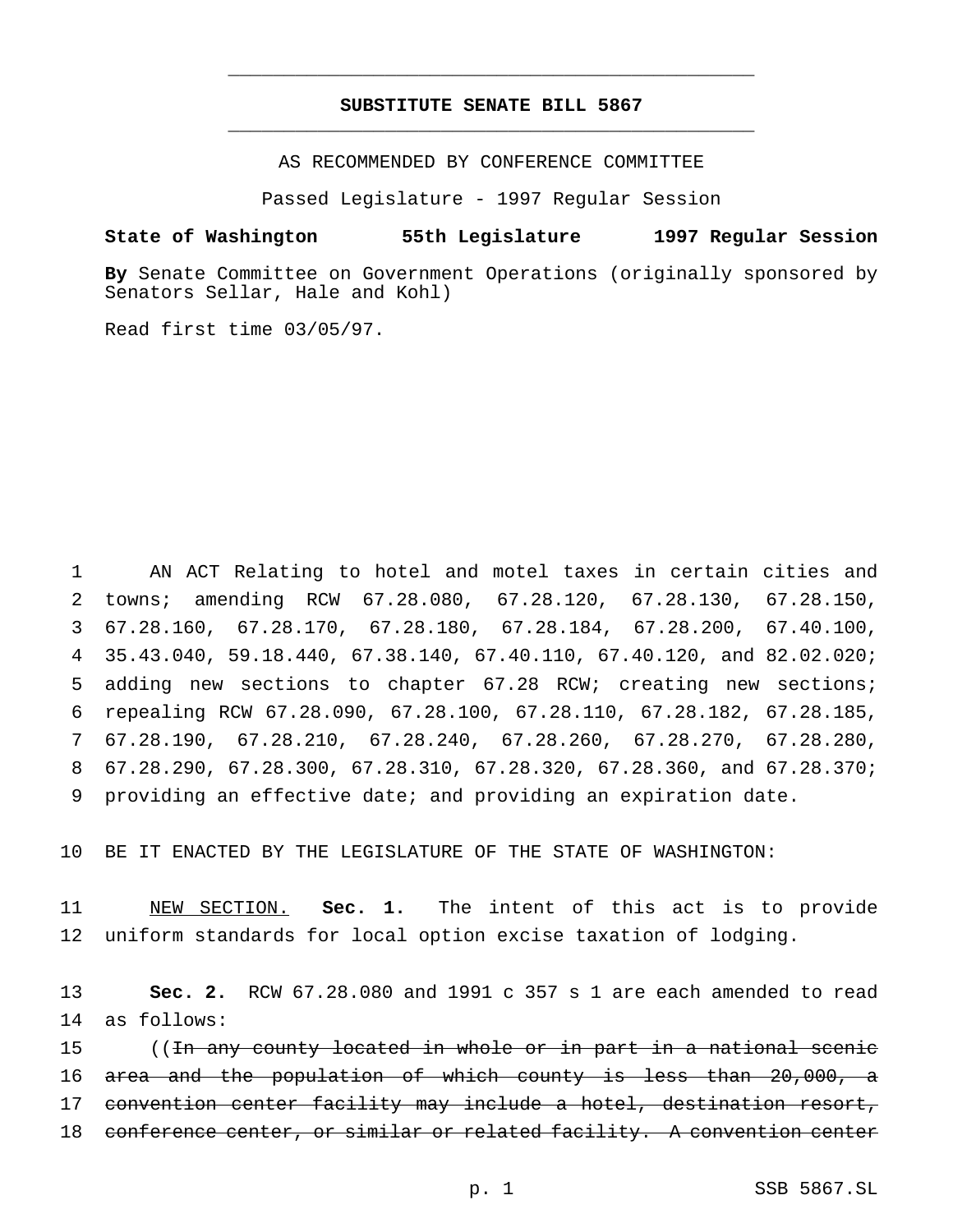facility may include the land on which any of the foregoing structures 2 or facilities are sited. A convention center facility may also include land necessary for the operation of a convention center facility)) The 4 definitions in this section apply throughout this chapter unless the context clearly requires otherwise. (1) "Acquisition" includes, but is not limited to, siting, acquisition, design, construction, refurbishing, expansion, repair, and 8 improvement, including paying or securing the payment of all or any portion of general obligation bonds, leases, revenue bonds, or other 10 obligations issued or incurred for such purpose or purposes under this 11 chapter. 12 (2) "Municipality" ((as used in this chapter)) means any county, city or town of the state of Washington. (3) "Operation" includes, but is not limited to, operation, 15 management, and marketing. 16 (4) "Person" ((as used in this chapter)) means the federal government or any agency thereof, the state or any agency, subdivision, taxing district or municipal corporation thereof other than county, city or town, any private corporation, partnership, association, or individual. (5) "Tourism" means economic activity resulting from tourists, 22 which may include sales of overnight lodging, meals, tours, gifts, or souvenirs. (6) "Tourism promotion" means activities and expenditures designed to increase tourism, including but not limited to advertising, publicizing, or otherwise distributing information for the purpose of attracting and welcoming tourists; developing strategies to expand tourism; operating tourism promotion agencies; and funding marketing of 29 special events and festivals designed to attract tourists. (7) "Tourism-related facility" means real or tangible personal property with a usable life of three or more years, or constructed with volunteer labor, and used to support tourism, performing arts, or to accommodate tourist activities. (8) "Tourist" means a person who travels from a place of residence to a different town, city, county, state, or country, for purposes of business, pleasure, recreation, education, arts, heritage, or culture. NEW SECTION. **Sec. 3.** A new section is added to chapter 67.28 RCW

to read as follows: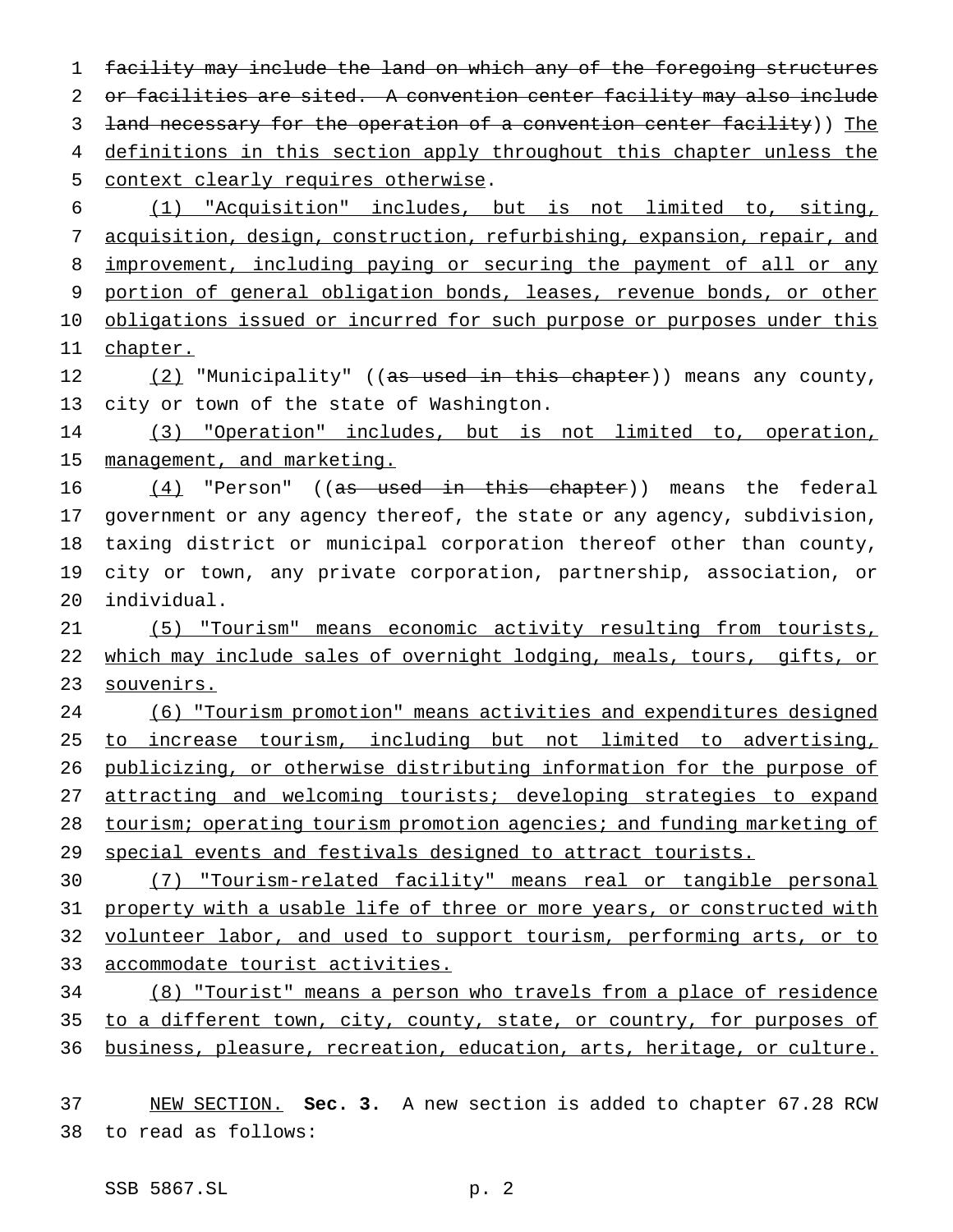(1) The legislative body of any municipality may impose an excise tax on the sale of or charge made for the furnishing of lodging that is subject to tax under chapter 82.08 RCW. The rate of tax shall not exceed the lesser of four percent or a rate that, when combined with all other taxes imposed upon sales of lodging within the municipality under this chapter and chapters 36.100, 67.40, 82.08, and 82.14 RCW, equals twelve percent. A tax under this chapter shall not be imposed in increments smaller than tenths of a percent.

(2) Notwithstanding subsection (1) of this section:

 (a) If a municipality imposed taxes under this chapter and RCW 67.40.100 with a total rate exceeding four percent on January 1, 1998, the rate of tax imposed under this chapter by the municipality shall not exceed the total rate imposed by the municipality under this chapter and RCW 67.40.100 on January 1, 1998.

 (b) If a city or town, other than a municipality described in (a) of this subsection, is located in a county that imposed taxes under this chapter with a total rate of four percent or more on January 1, 1997, the rate of tax imposed under this chapter by the city or town shall not exceed two percent.

 (c) If a city has a population of four hundred thousand or more and is located in a county with a population of one million or more, the rate of tax imposed under this chapter by the city shall not exceed the lesser of four percent or a rate that, when combined with all other taxes imposed upon sales of lodging in the municipality under this chapter and chapters 36.100, 67.40, 82.08, and 82.14 RCW, equals fifteen and two-tenths percent.

 (3) Except as provided in RCW 67.28.180, any county ordinance or resolution adopted under this section shall contain a provision allowing a credit against the county tax for the full amount of any city or town tax imposed under this section upon the same taxable event.

 (4) Tax imposed under this section on a sale of lodging shall be credited against the amount of sales tax due to the state under chapter 82.08 RCW on the same sale of lodging, but the total credit for taxes imposed by all municipalities on a sale of lodging shall not exceed the amount that would be imposed under a two percent tax under this section. This subsection does not apply to taxes which are credited against the state sales tax under RCW 67.28.180.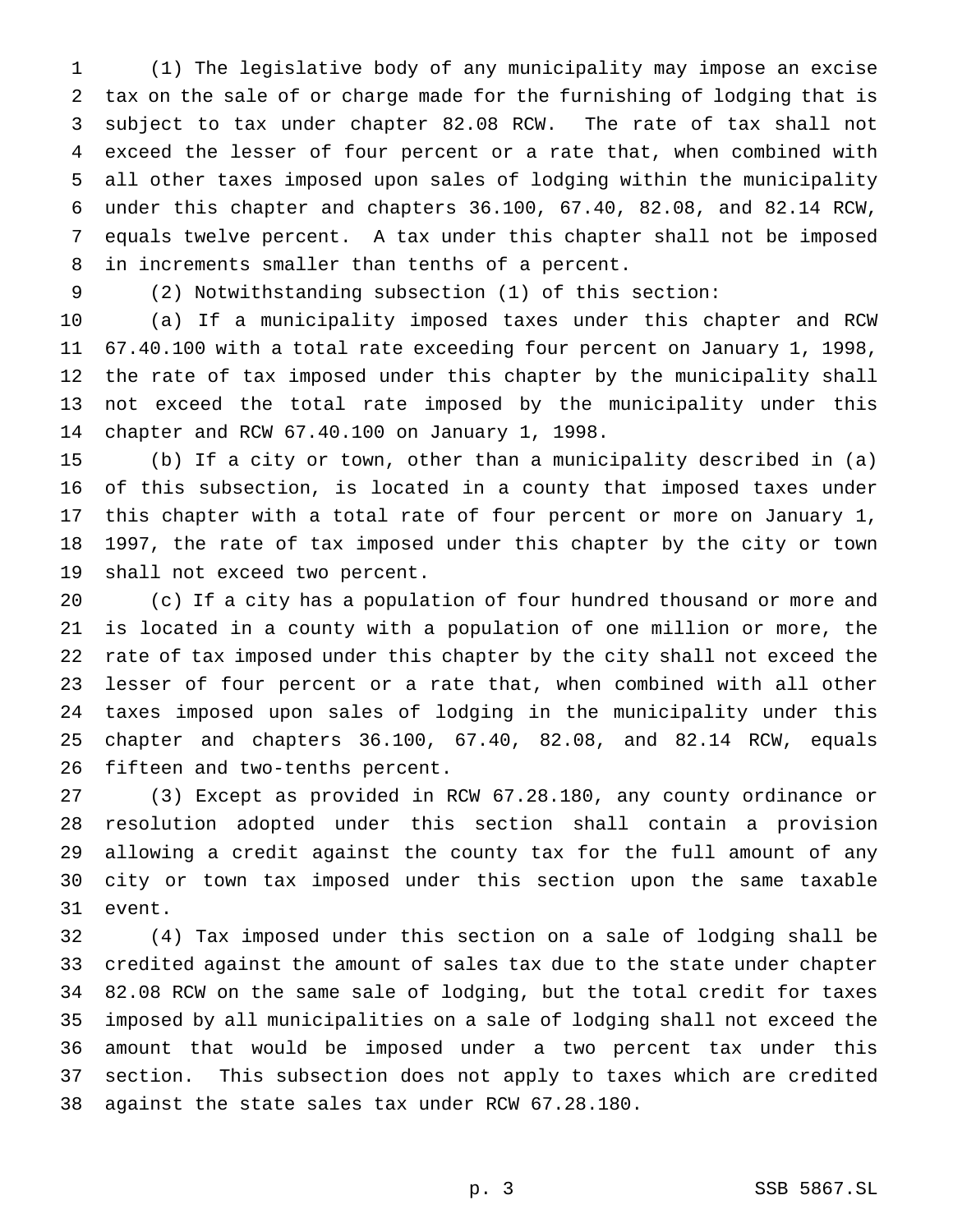NEW SECTION. **Sec. 4.** A new section is added to chapter 67.28 RCW to read as follows:

 All revenue from taxes imposed under this chapter shall be credited to a special fund in the treasury of the municipality imposing such tax and used solely for the purpose of paying all or any part of the cost of tourism promotion, acquisition of tourism-related facilities, or operation of tourism-related facilities. Municipalities may, under chapter 39.34 RCW, agree to the utilization of revenue from taxes imposed under this chapter for the purposes of funding a multijurisdictional tourism-related facility.

 NEW SECTION. **Sec. 5.** A new section is added to chapter 67.28 RCW to read as follows:

 (1) Before imposing a tax under section 3 of this act, a municipality with a population of five thousand or more shall establish a lodging tax advisory committee under this section. A lodging tax advisory committee shall consist of at least five members, appointed by the legislative body of the municipality, unless the municipality has a charter providing for a different appointment authority. The committee membership shall include: (a) At least two members who are representatives of businesses required to collect tax under this chapter; and (b) at least two members who are persons involved in activities authorized to be funded by revenue received under this chapter. Persons who are eligible for appointment under (a) of this subsection are not eligible for appointment under (b) of this subsection. Persons who are eligible for appointment under (b) of this subsection are not eligible for appointment under (a) of this subsection. Organizations representing businesses required to collect tax under this chapter, organizations involved in activities authorized to be funded by revenue received under this chapter, and local agencies involved in tourism promotion may submit recommendations for membership on the committee. The number of members who are representatives of businesses required to collect tax under this chapter shall equal the number of members who are involved in activities authorized to be funded by revenue received under this chapter. One member shall be an elected official of the municipality who shall serve as chair of the committee. An advisory committee for a county may include one nonvoting member who is an elected official of a city or town in the county. An advisory committee for a city or town may include one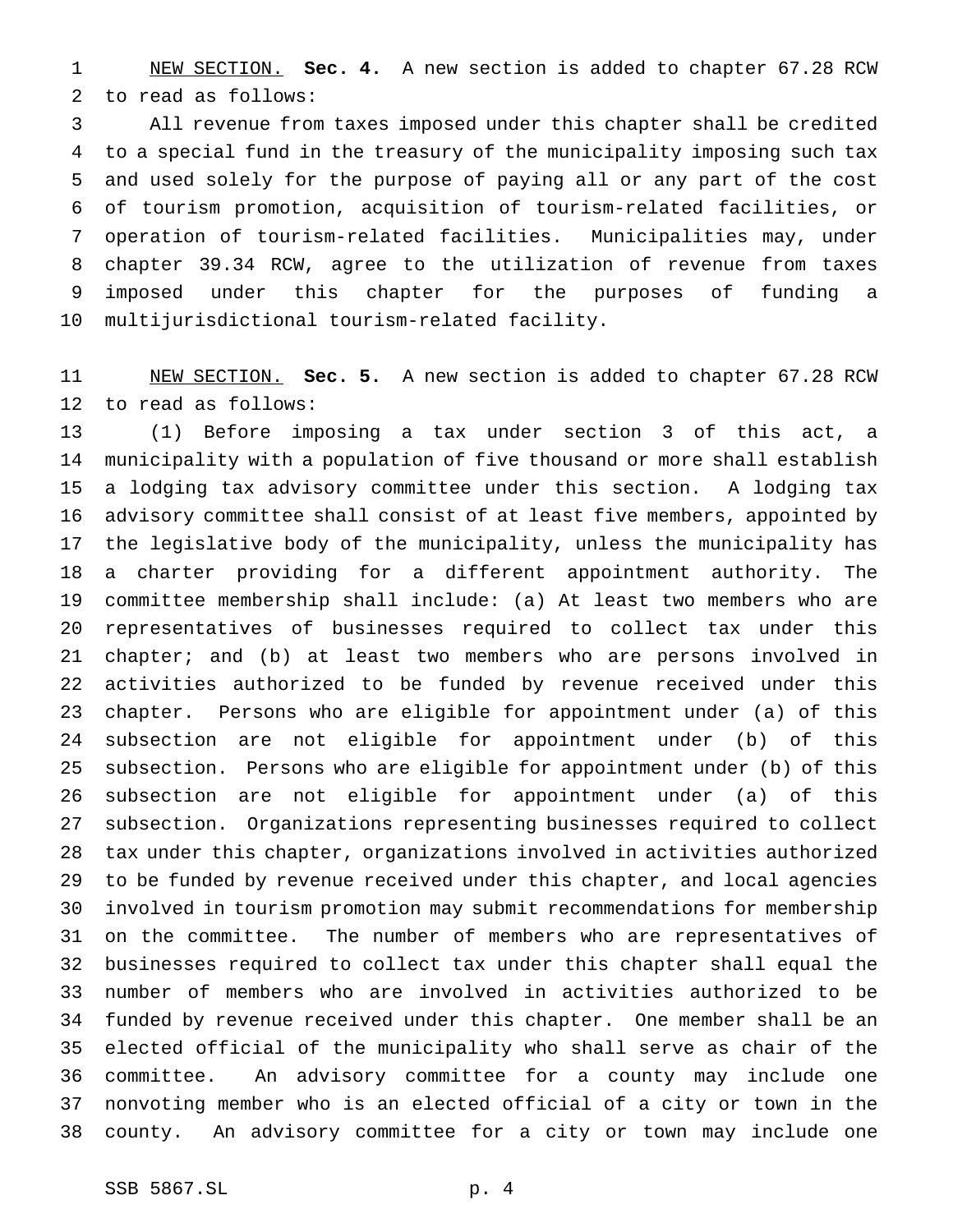nonvoting member who is an elected official of the county in which the city or town is located. The appointing authority shall review the membership of the advisory committee annually and make changes as appropriate.

 (2) Any municipality that proposes imposition of a tax under this chapter, an increase in the rate of a tax imposed under this chapter, repeal of an exemption from a tax imposed under this chapter, or a change in the use of revenue received under this chapter shall submit the proposal to the lodging tax advisory committee for review and comment. The submission shall occur at least forty-five days before final action on or passage of the proposal by the municipality. The advisory committee shall submit comments on the proposal in a timely manner through generally applicable public comment procedures. The comments shall include an analysis of the extent to which the proposal will accommodate activities for tourists or increase tourism, and the extent to which the proposal will affect the long-term stability of the fund created under section 4 of this act. Failure of the advisory committee to submit comments before final action on or passage of the proposal shall not prevent the municipality from acting on the proposal. A municipality is not required to submit an amended proposal to an advisory committee under this section.

 NEW SECTION. **Sec. 6.** (1) Each municipality imposing a tax under chapter 67.28 RCW shall submit a report to the department of community, trade, and economic development on October 1, 1998, and October 1, 2000. Each report shall include the following information:

(a) The rate of tax imposed under chapter 67.28 RCW;

 (b) The total revenue received under chapter 67.28 RCW for each of the preceding six years;

 (c) A list of projects and activities funded with revenue received under chapter 67.28 RCW; and

 (d) The amount of revenue under chapter 67.28 RCW expended for each project and activity.

 (2) The department of community, trade, and economic development shall summarize and analyze the data received under subsection (1) of this section in a report submitted to the legislature on January 1, 1999, and January 1, 2001. The report shall include, but not be limited to, analysis of factors contributing to growth in revenue received under chapter 67.28 RCW and the effects of projects and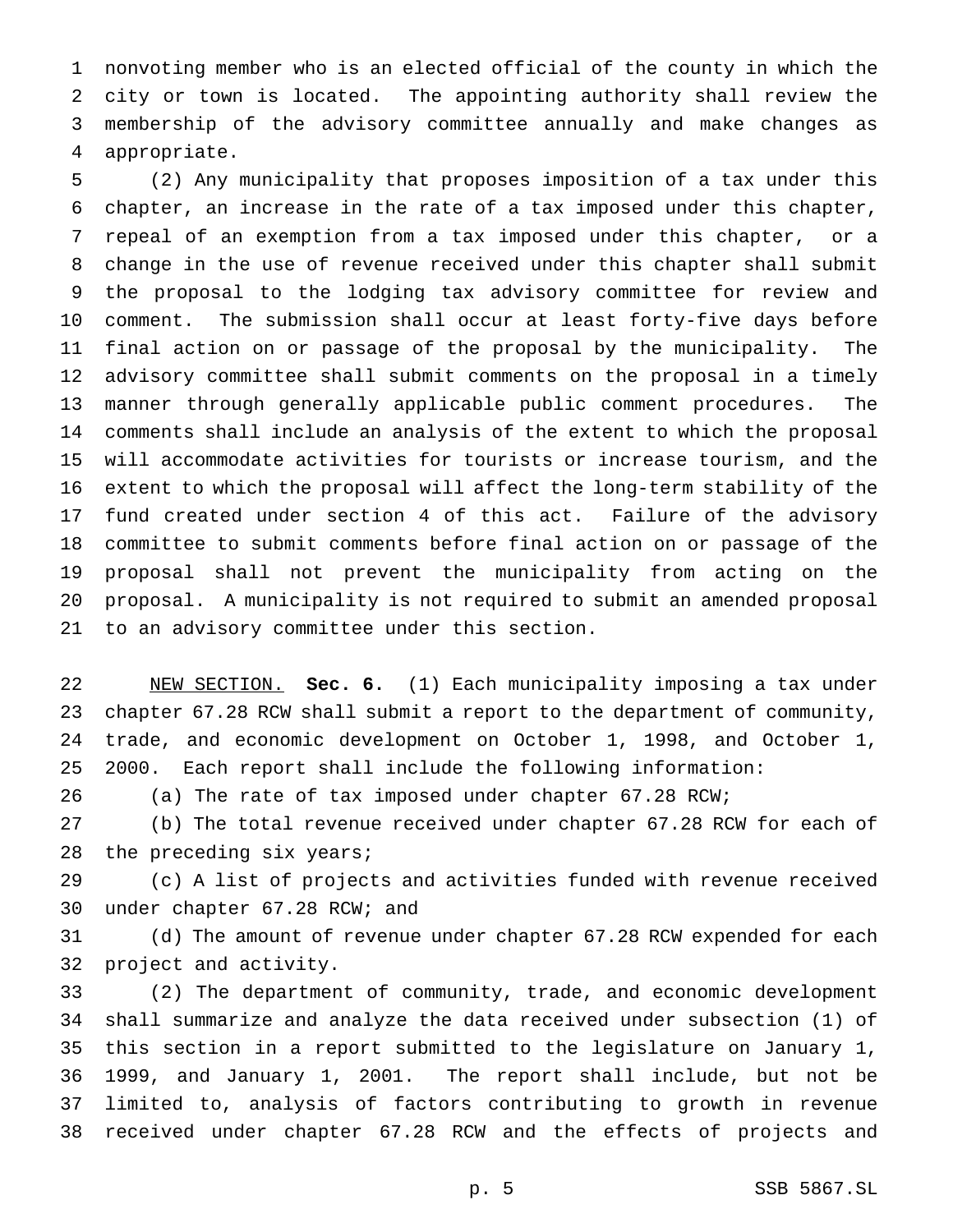activities funded with revenue received under chapter 67.28 RCW on tourism growth.

 **Sec. 7.** RCW 67.28.120 and 1979 ex.s. c 222 s 1 are each amended to read as follows:

 Any municipality is authorized either individually or jointly with any other municipality, or person, or any combination thereof, to 7 acquire ((by purchase, gift or grant, to lease as lessee,)) and to 8 ((construct, install, add to, improve, replace, repair, maintain,)) 9 operate ((and regulate the use of public stadium facilities, convention center facilities, performing arts center facilities, and/or visual art 11 center)) tourism-related facilities, whether located within or without 12 such municipality((, including but not limited to buildings, structures, concession and service facilities, roads, bridges, walks, ramps and other access facilities, terminal and parking facilities for private vehicles and public transportation vehicles and systems, 16 together with all lands, properties, property rights, equipment, 17 utilities, accessories and appurtenances necessary for such public stadium facilities, convention center facilities, performing arts center facilities, or visual arts center facilities, and to pay for any engineering, planning, financial, legal and professional services 21 incident to the development and operation of such public facilities)).

 **Sec. 8.** RCW 67.28.130 and 1979 ex.s. c 222 s 2 are each amended to read as follows:

 Any municipality, taxing district, or municipal corporation is authorized to convey or lease any lands, properties or facilities to any other municipality for the development by such other municipality 27 of ((public stadium facilities, convention center facilities, 28 performing arts center facilities, and/or visual art center)) tourism-29 related facilities or to provide for the joint use of such lands, properties or facilities, or to participate in the financing of all or any part of the public facilities on such terms as may be fixed by agreement between the respective legislative bodies without submitting the matter to the voters of such municipalities, unless the provisions of general law applicable to the incurring of municipal indebtedness shall require such submission.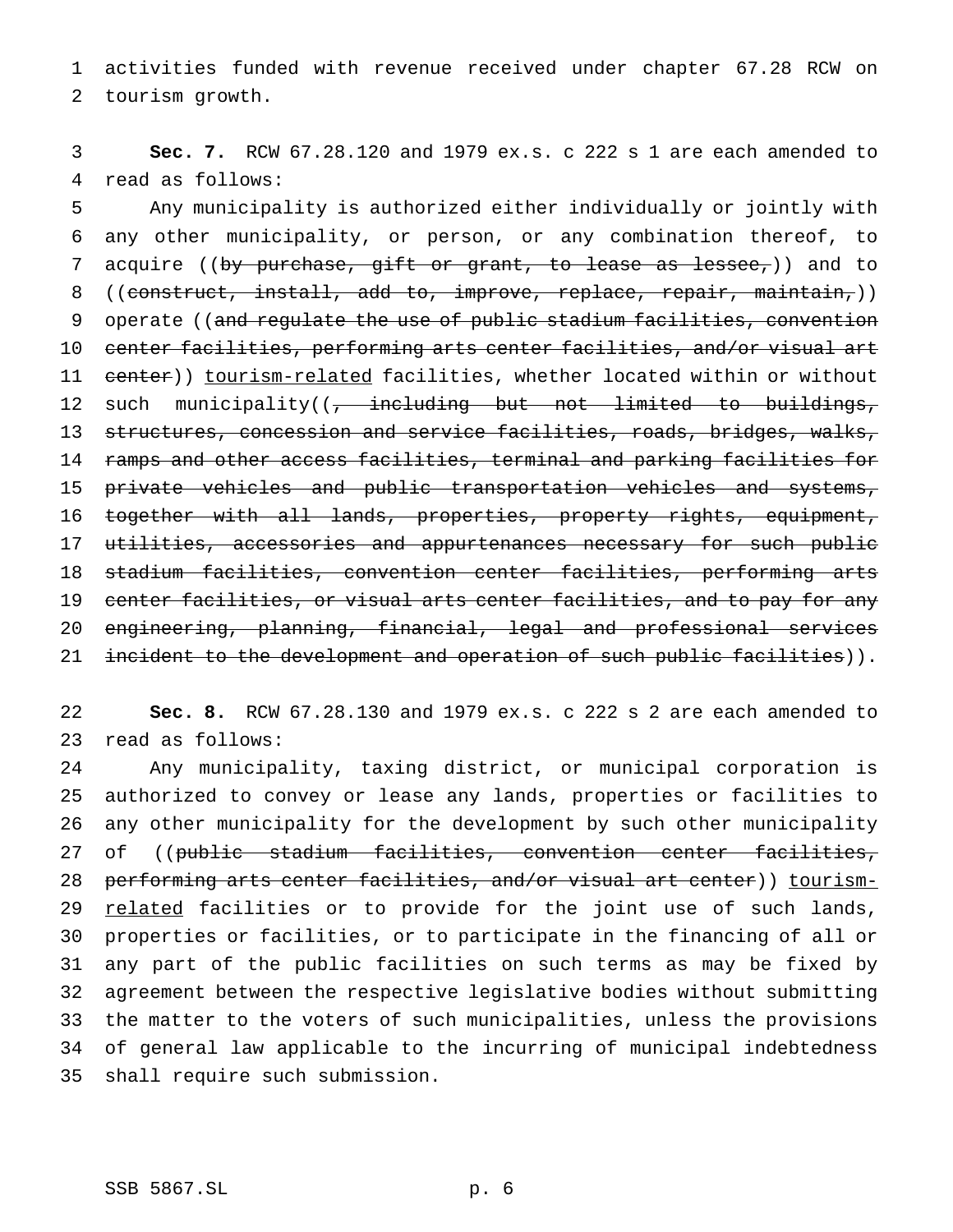**Sec. 9.** RCW 67.28.150 and 1984 c 186 s 56 are each amended to read as follows:

 To carry out the purposes of this chapter any municipality shall have the power to issue general obligation bonds within the limitations now or hereafter prescribed by the laws of this state. Such general obligation bonds shall be authorized, executed, issued and made payable as other general obligation bonds of such municipality: PROVIDED, That the governing body of such municipality may provide that such bonds mature in not to exceed forty years from the date of their issue, may provide that such bonds also be made payable from any special taxes 11 provided for in ((RCW 67.28.180)) this chapter, and may provide that such bonds also be made payable from any otherwise unpledged revenue which may be derived from the ownership or operation of any properties.

 **Sec. 10.** RCW 67.28.160 and 1983 c 167 s 168 are each amended to read as follows:

 (1) To carry out the purposes of this chapter the legislative body of any municipality shall have the power to issue revenue bonds without submitting the matter to the voters of the municipality: PROVIDED, That the legislative body shall create a special fund or funds for the sole purpose of paying the principal of and interest on the bonds of each such issue, into which fund or funds the legislative body may obligate the municipality to pay all or part of amounts collected from 23 the special taxes provided for in ((RCW 67.28.180)) this chapter, and/or to pay such amounts of the gross revenue of all or any part of the facilities constructed, acquired, improved, added to, repaired or replaced pursuant to this chapter, as the legislative body shall determine: PROVIDED, FURTHER, That the principal of and interest on such bonds shall be payable only out of such special fund or funds, and the owners of such bonds shall have a lien and charge against the gross revenue pledged to such fund.

 Such revenue bonds and the interest thereon issued against such fund or funds shall constitute a claim of the owners thereof only as against such fund or funds and the revenue pledged therefor, and shall not constitute a general indebtedness of the municipality.

 Each such revenue bond shall state upon its face that it is payable from such special fund or funds, and all revenue bonds issued under this chapter shall be negotiable securities within the provisions of the law of this state. Such revenue bonds may be registered either as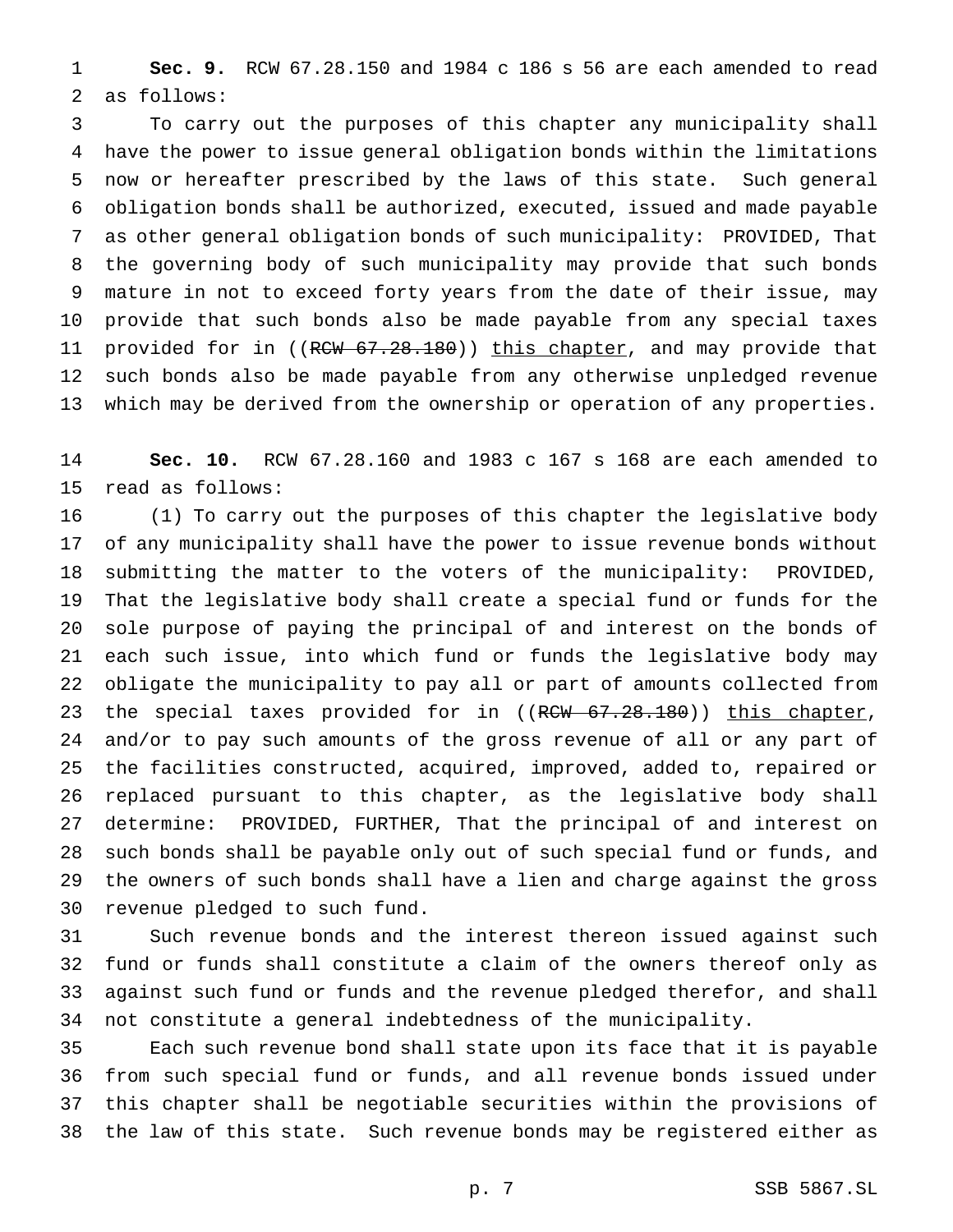to principal only or as to principal and interest as provided in RCW 39.46.030, or may be bearer bonds; shall be in such denominations as the legislative body shall deem proper; shall be payable at such time or times and at such places as shall be determined by the legislative body; shall be executed in such manner and bear interest at such rate or rates as shall be determined by the legislative body.

 Such revenue bonds shall be sold in such manner as the legislative body shall deem to be for the best interests of the municipality, either at public or private sale.

 The legislative body may at the time of the issuance of such revenue bonds make such covenants with the owners of said bonds as it may deem necessary to secure and guaranty the payment of the principal thereof and the interest thereon, including but not being limited to covenants to set aside adequate reserves to secure or guaranty the payment of such principal and interest, to pledge and apply thereto part or all of any lawfully authorized special taxes provided for in 17 ((RCW 67.28.180)) this chapter, to maintain rates, charges or rentals sufficient with other available moneys to pay such principal and interest and to maintain adequate coverage over debt service, to appoint a trustee or trustees for the bond owners, to safeguard the expenditure of the proceeds of sale of such bonds and to fix the powers and duties of such trustee or trustees and to make such other covenants as the legislative body may deem necessary to accomplish the most advantageous sale of such bonds. The legislative body may also provide that revenue bonds payable out of the same source may later be issued on a parity with revenue bonds being issued and sold.

 The legislative body may include in the principal amount of any such revenue bond issue an amount for engineering, architectural, planning, financial, legal, and other services and charges incident to the acquisition or construction of public stadium facilities, convention center facilities, performing arts center facilities, and/or visual arts center facilities, an amount to establish necessary reserves, an amount for working capital and an amount necessary for interest during the period of construction of any facilities to be financed from the proceeds of such issue plus six months. The legislative body may, if it deems it in the best interest of the municipality, provide in any contract for the construction or acquisition of any facilities or additions or improvements thereto or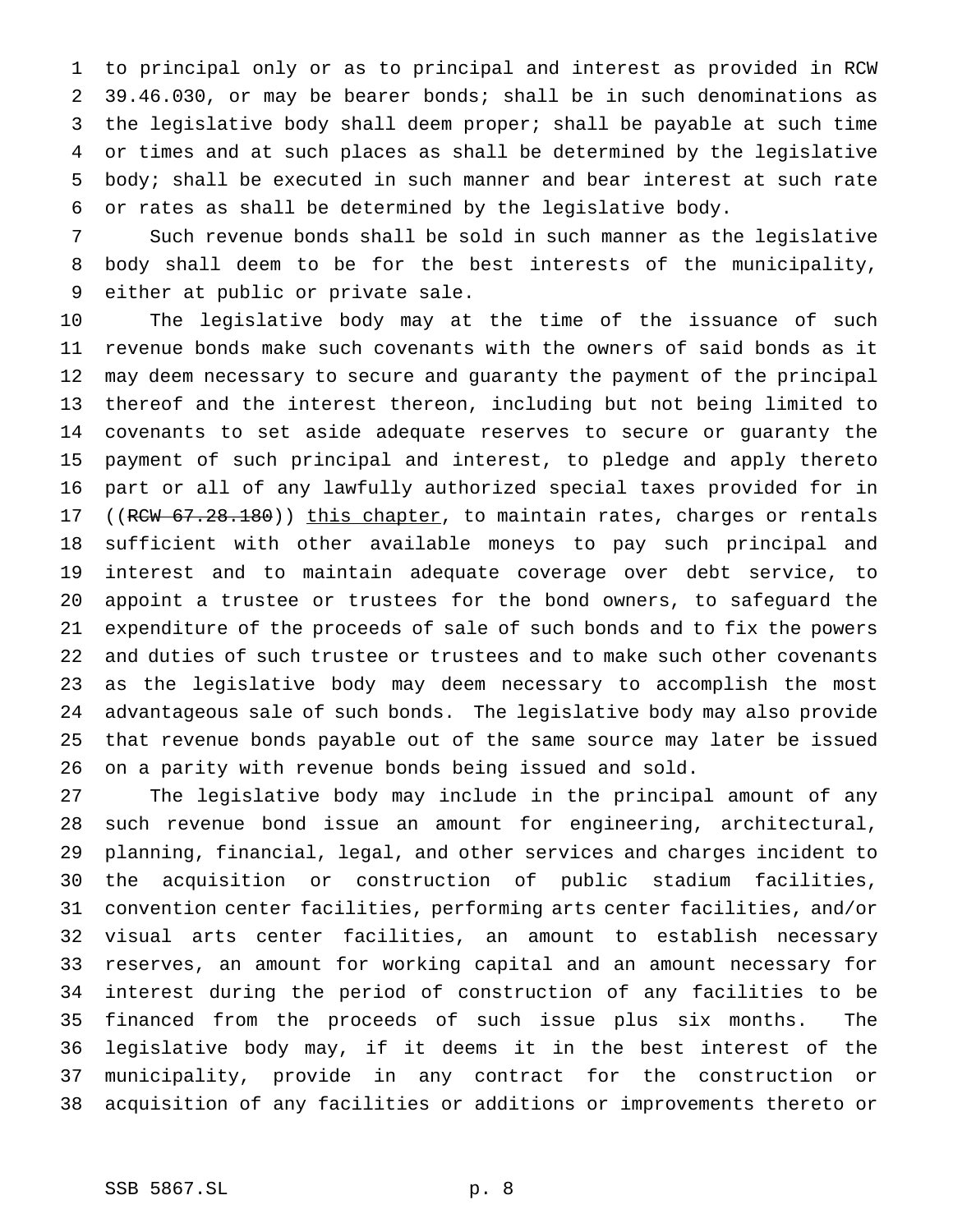replacements or extensions thereof that payment therefor shall be made only in such revenue bonds.

 If the municipality shall fail to carry out or perform any of its obligations or covenants made in the authorization, issuance and sale of such bonds, the owner of any such bond may bring action against the municipality and compel the performance of any or all of such covenants.

 (2) Notwithstanding subsection (1) of this section, such bonds may be issued and sold in accordance with chapter 39.46 RCW.

 **Sec. 11.** RCW 67.28.170 and 1979 ex.s. c 222 s 4 are each amended to read as follows:

 The legislative body of any municipality owning or operating ((public stadium facilities, convention center facilities, performing arts center facilities, and/or visual arts center)) tourism-related 15 facilities acquired ((or developed pursuant to)) under this chapter shall have power to lease to any municipality or person, or to contract for the use or operation by any municipality or person, of all or any part of the facilities authorized by this chapter, including but not limited to parking facilities, concession facilities of all kinds and 20 any property or property rights appurtenant to such ((stadium facilities, convention center facilities, performing arts center 22 facilities, and/or visual arts center)) tourism-related facilities, for such period and under such terms and conditions and upon such rentals, fees and charges as such legislative body may determine, and may pledge all or any portion of such rentals, fees and charges and all other revenue derived from the ownership and/or operation of such facilities to pay and to secure the payment of general obligation bonds and/or 28 revenue bonds of such municipality issued for authorized ((public stadium, convention center, performing arts center, and/or visual arts 30 center)) tourism-related facilities purposes.

 \*Sec. 12. RCW 67.28.180 and <sup>1995</sup> 1st sp.s. <sup>c</sup> <sup>14</sup> <sup>s</sup> <sup>10</sup> are each amended to read as follows:

33 (1) ((Subject to the conditions set forth in subsections (2) and 34 (3) of this section, the legislative body of any county or any city, is 35 authorized to levy and collect a special excise tax of not to exceed 36 two percent on the sale of or charge made for the furnishing of lodging 37 by a hotel, rooming house, tourist court, motel, trailer camp, and the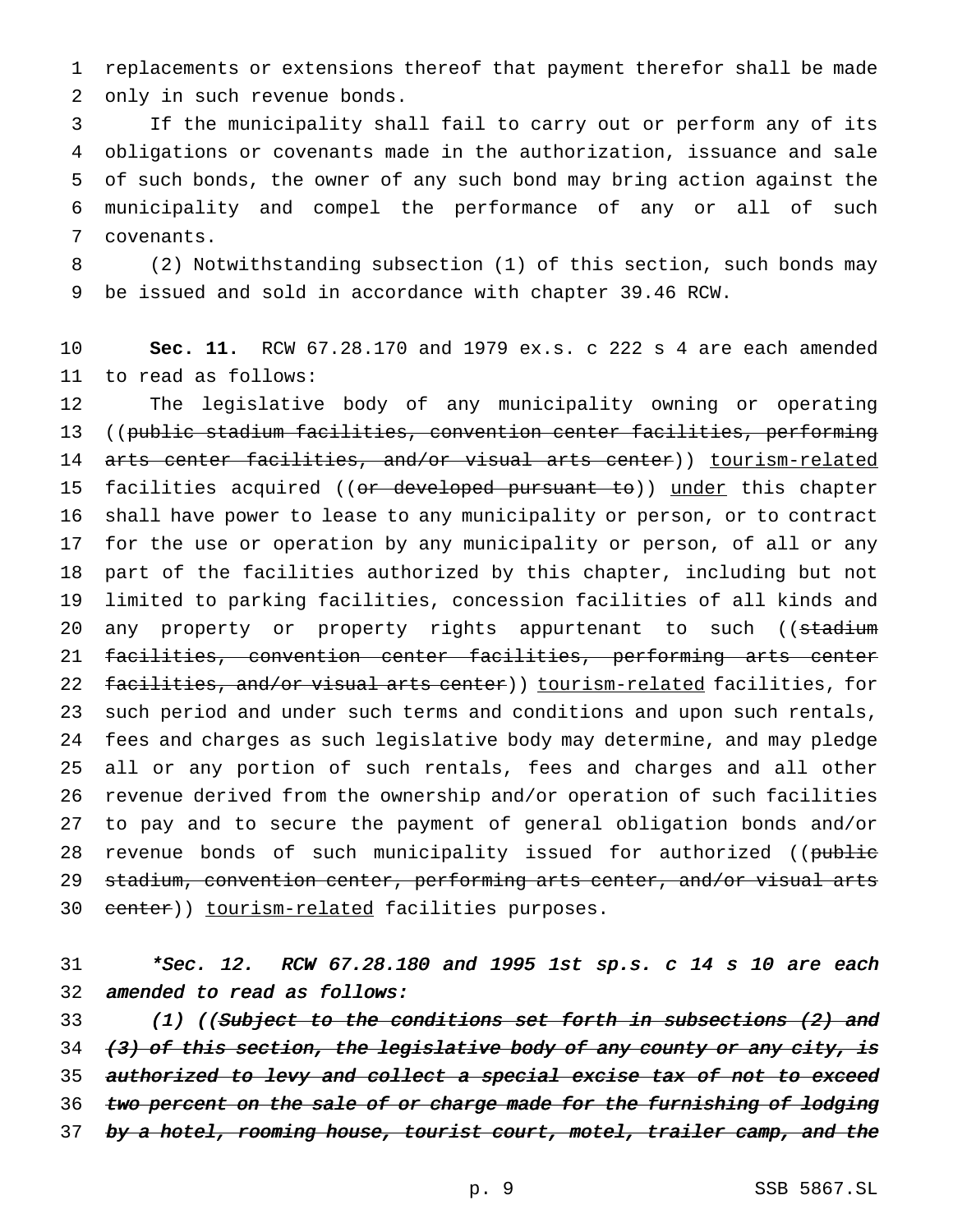1 granting of any similar license to use real property, as distinguished 2 from the renting or leasing of real property: PROVIDED, That it shall 3 be presumed that the occupancy of real property for a continuous period 4 of one month or more constitutes a rental or lease of real property and 5 not a mere license to use or to enjoy the same.)) (a) Tax imposed under 6 section 3 of this act on a sale of lodging by a county exempt under 7 subsection (2) of this section shall be credited against the amount of 8 sales tax due to the state under chapter 82.08 RCW on the same sale of 9 lodging, but the credit under this subsection (1)(a) shall not exceed 10 the amount that would be imposed under a two percent tax under section 11 3 of this act.

12 (b) If a city in a county exempt under subsection (2) of this 13 section has imposed a tax under this chapter and has, prior to June 26, 14 1975, authorized and issued revenue or general obligation bonds 15 pursuant to the provisions of RCW 67.28.150 through 67.28.160, the tax 16 imposed under section 3 of this act on a sale of lodging by such city 17 shall be credited against the amount of sales tax due to the state 18 <u>under chapter 82.08 RCW on the same sale of lodging, but the credit</u> 19 under this subsection (1)(b) shall not exceed the amount that would be 20 collected under a two percent tax under section 3 of this act.

21 (2) ((Any levy authorized by this section shall be subject to the 22 following:

23 (a) Any county ordinance or resolution adopted pursuant to this 24 section shall contain, in addition to all other provisions required to 25 conform to this chapter, a provision allowing a credit against the 26 county tax for the full amount of any city tax imposed pursuant to this 27 section upon the same taxable event.

 $\{b\})$  In the event that any county has levied ((the tax authorized 29 by this section)) a tax under this chapter and has, prior to June 26, 1975, either pledged the tax revenues for payment of principal and interest on city revenue or general obligation bonds authorized and issued pursuant to RCW 67.28.150 through 67.28.160 or has authorized and issued revenue or general obligation bonds pursuant to the provisions of RCW 67.28.150 through 67.28.160, such county shall be 35 exempt from ((the provisions of (a) of this subsection)) section 3(3) 36 <u>of this act</u>, to the extent that the tax rate imposed by the county 37 under this chapter does not exceed two percent and the revenues are pledged for payment of principal and interest on bonds issued at any time pursuant to the provisions of RCW 67.28.150 through 67.28.160: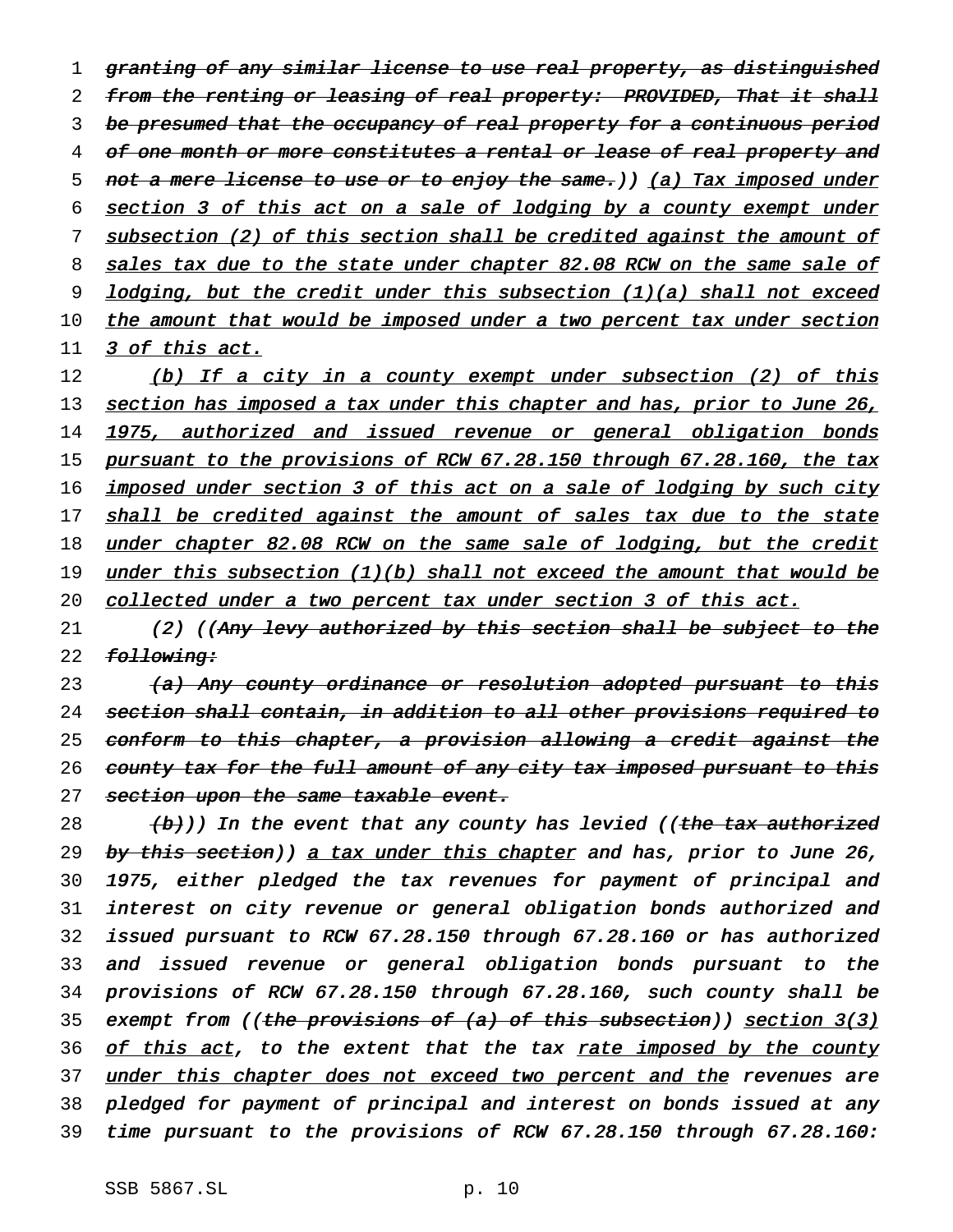PROVIDED, That so much of such pledged tax revenues, together with any investment earnings thereon, not immediately necessary for actual 3 payment of principal and interest on such bonds may be used:  $((\n{t}^i)(\n)$  (a) In any county with a population of one million or more, for repayment either of limited tax levy general obligation bonds or of any county fund or account from which <sup>a</sup> loan was made, the proceeds from the bonds or loan being used to pay for constructing, installing, improving, and equipping stadium capital improvement projects, and to pay for any engineering, planning, financial, legal and professional services incident to the development of such stadium capital improvement projects, regardless of the date the debt for such capital 12 improvement projects was or may be incurred; or  $((\overrightarrow{iii})))$  (b) in other counties, for county-owned facilities for agricultural promotion. <sup>A</sup> county is exempt under this subsection in respect to city revenue or general obligation bonds issued after April 1, 1991, only if such bonds mature before January 1, 2013.

17 As used in this subsection  $(2)((\{\pm b\}))$ , "capital improvement 18 projects" may include, but not be limited to <sup>a</sup> stadium restaurant 19 facility, restroom facilities, artificial turf system, seating 20 facilities, parking facilities and scoreboard and information system 21 adjacent to or within <sup>a</sup> county owned stadium, together with equipment, 22 utilities, accessories and appurtenances necessary thereto. The 23 stadium restaurant authorized by this subsection  $(2)((+b))$  shall be 24 operated by <sup>a</sup> private concessionaire under <sup>a</sup> contract with the county. 25 ((<del>(c) No city within a county exempt under subsection (2)(b) of</del> 26 this section may levy the tax authorized by this section so long as 27 said county is so exempt: PROVIDED, That in the event that any city in 28 such county has levied the tax authorized by this section and has, 29 prior to June 26, 1975, authorized and issued revenue or general 30 obligation bonds pursuant to the provisions of RCW 67.28.150 through 31 67.28.160, such city may levy the tax so long as the tax revenues are 32 p<del>ledged for payment of principal and interest on bonds issued at any</del> 33 t<del>ime pursuant to the provisions of RCW 67.28.150 through 67.28.160.</del>)) 34 (3) Any levy ((authorized by this section)) under this chapter by 35 a county that ((has levied the tax authorized by this section and has, 36 prior to June 26, 1975, either pledged the tax revenues for payment of 37 principal and interest on city revenue or general obligation bonds 38 authorized and issued pursuant to RCW 67.28.150 through 67.28.160 or 39 has authorized and issued revenue or general obligation bonds pursuant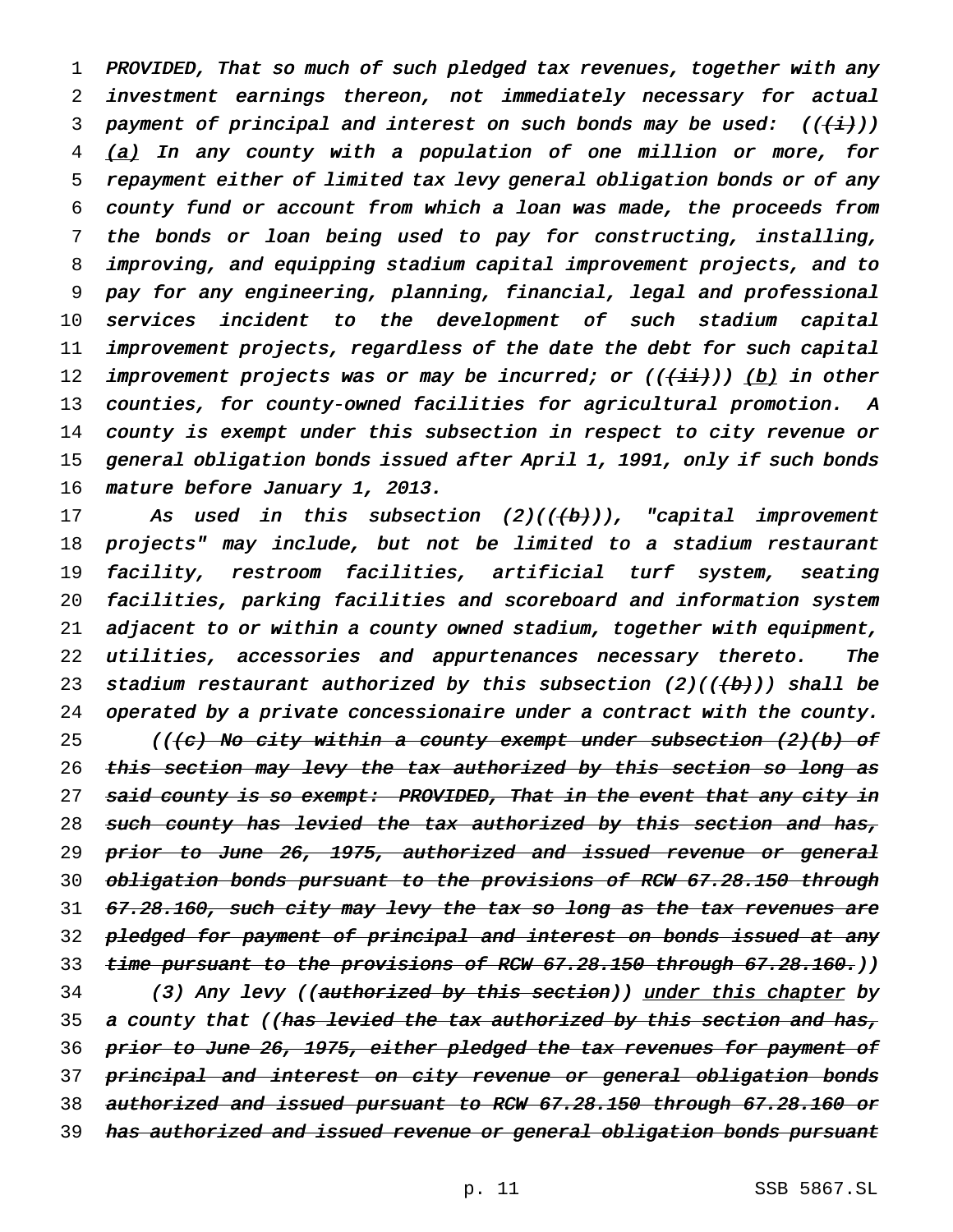1 to the provisions of RCW 67.28.150 through 67.28.160)) is exempt under 2 subsection (2) of this section shall be subject to the following:

3 (a) Taxes collected under this ((section)) chapter in any calendar year in excess of five million three hundred thousand dollars shall only be used as follows:

 (i) Seventy-five percent from January 1, 1992, through December 31, 2000, and seventy percent from January 1, 2001, through December 31, 8 2012, for art museums, cultural museums, heritage museums, the arts, and the performing arts. Moneys spent under this subsection (3)(a)(i) 10 shall be used for the purposes of this subsection  $(3)(a)(i)$  in all parts of the county.

 (ii) Twenty-five percent from January 1, 1992, through December 31, 2000, and thirty percent from January 1, 2001, through December 31, 2012, for the following purposes and in <sup>a</sup> manner reflecting the following order of priority: Stadium capital improvements, as defined 16 in subsection  $(2)((+b))$  of this section; acquisition of open space 17 lands; youth sports activities; and tourism promotion.

 (b) At least seventy percent of moneys spent under (a)(i) of this subsection for the period January 1, 1992, through December 31, 2000, shall be used only for the purchase, design, construction, and remodeling of performing arts, visual arts, heritage, and cultural facilities, and for the purchase of fixed assets that will benefit art, heritage, and cultural organizations. For purposes of this subsection, fixed assets are tangible objects such as machinery and other equipment 25 intended to be held or used for ten years or more. Moneys received under this subsection (3)(b) may be used for payment of principal and interest on bonds issued for capital projects. Qualifying organizations receiving moneys under this subsection (3)(b) must be financially stable and have at least the following:

(i) <sup>A</sup> legally constituted and working board of directors;

 (ii) <sup>A</sup> record of artistic, heritage, or cultural accomplishments; (iii) Been in existence and operating for at least two years;

 (iv) Demonstrated ability to maintain net current liabilities at less than thirty percent of general operating expenses;

 (v) Demonstrated ability to sustain operational capacity subsequent to completion of projects or purchase of machinery and equipment; and (vi) Evidence that there has been independent financial review of the organization.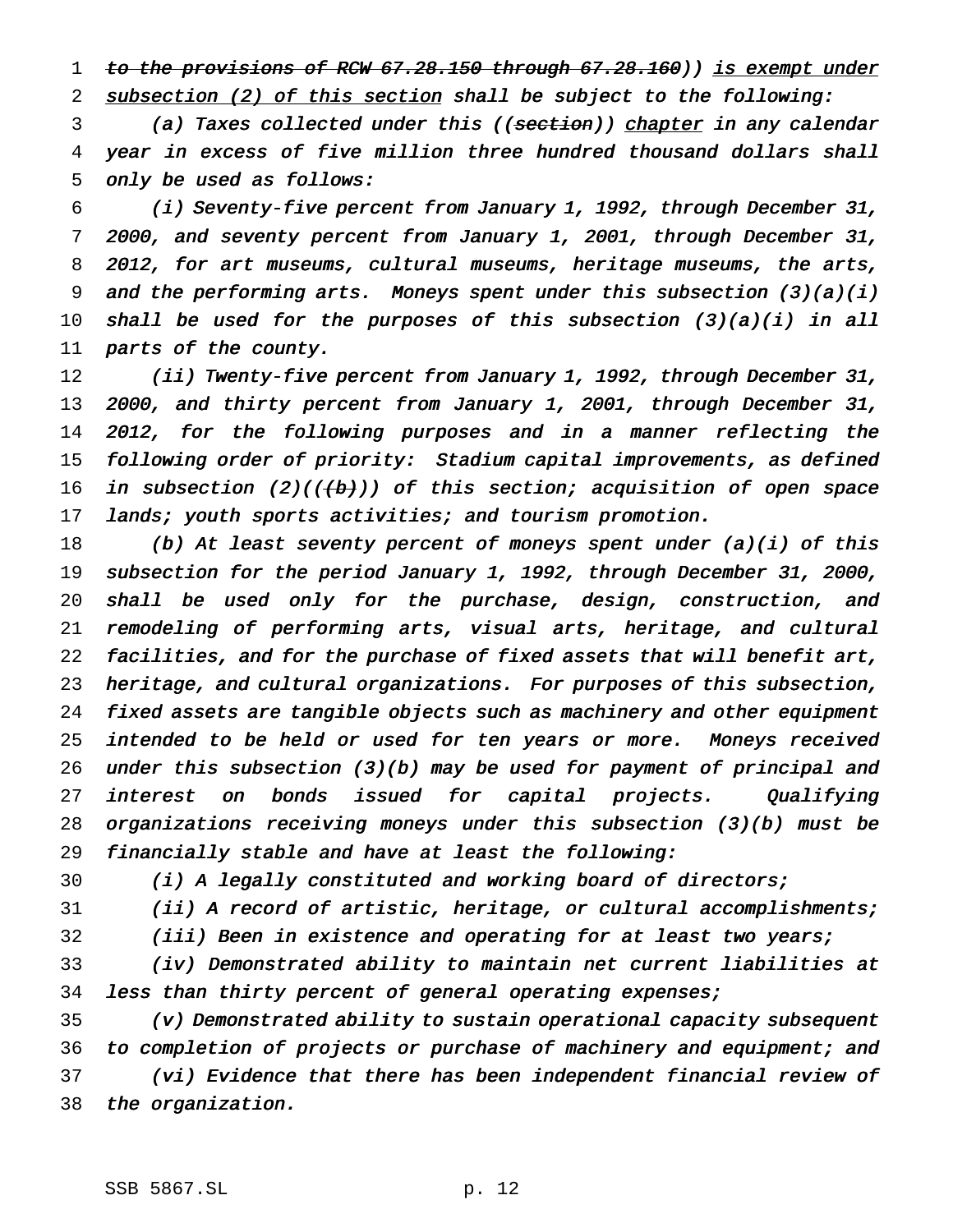(c) At least forty percent of the revenues distributed pursuant to (a)(i) of this subsection for the period January 1, 2001, through December 31, 2012, shall be deposited in an account and shall be used to establish an endowment. Principal in the account shall remain permanent and irreducible. The earnings from investments of balances 6 in the account may only be used for the purposes of  $(a)(i)$  of this subsection.

8 (d) School districts and schools shall not receive revenues 9 distributed pursuant to  $(a)(i)$  of this subsection.

 (e) Moneys distributed to art museums, cultural museums, heritage museums, the arts, and the performing arts, and moneys distributed for tourism promotion shall be in addition to and may not be used to 13 replace or supplant any other funding by the legislative body of the county.

 (f) As used in this section, "tourism promotion" includes activities intended to attract visitors for overnight stays, arts, 17 heritage, and cultural events, and recreational, professional, and amateur sports events. Moneys allocated to tourism promotion in <sup>a</sup> class AA county shall be allocated to nonprofit organizations formed for the express purpose of tourism promotion in the county. Such organizations shall use moneys from the taxes to promote events in all parts of the class AA county.

23 (g) No taxes ((collected)) distributed under this section may be used for the operation or maintenance of <sup>a</sup> public stadium that is financed directly or indirectly by bonds to which the tax is pledged. Expenditures for operation or maintenance include all expenditures other than expenditures that directly result in new fixed assets or that directly increase the capacity, life span, or operating economy of existing fixed assets.

 (h) No ad valorem property taxes may be used for debt service on bonds issued for <sup>a</sup> public stadium that is financed by bonds to which 32 the tax is pledged, unless the taxes ((co<del>llected</del>)) distributed under this section are or are projected to be insufficient to meet debt service requirements on such bonds.

 (i) If <sup>a</sup> substantial part of the operation and management of <sup>a</sup> public stadium that is financed directly or indirectly by bonds to which the tax is pledged is performed by <sup>a</sup> nonpublic entity or if <sup>a</sup> public stadium is sold that is financed directly or indirectly by bonds to which the tax is pledged, any bonds to which the tax is pledged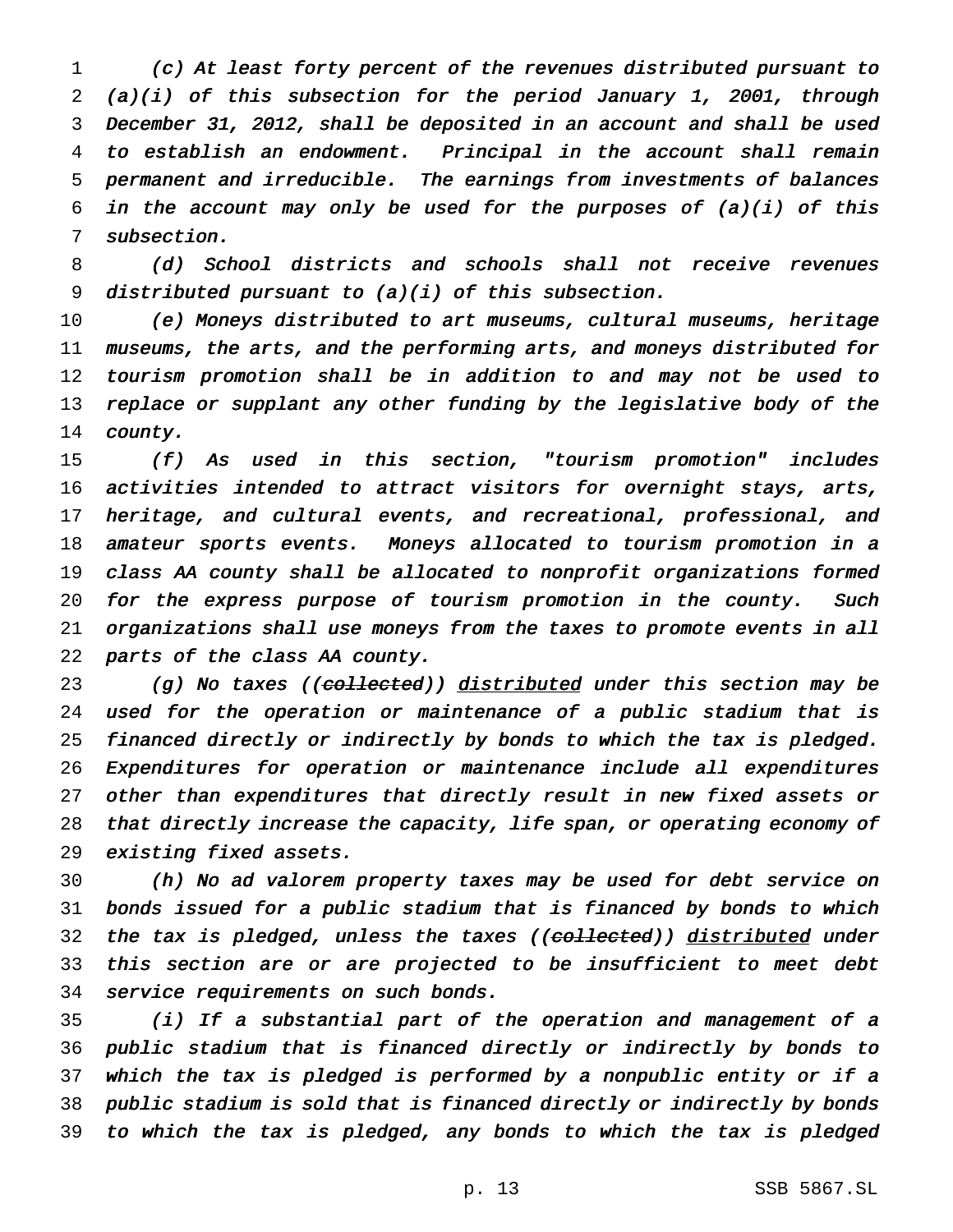shall be retired. This subsection (3)(i) does not apply in respect to <sup>a</sup> public stadium transferred to, owned by, or constructed by <sup>a</sup> public facilities district under chapter 36.100 RCW.

 (j) The county shall not lease <sup>a</sup> public stadium that is financed directly or indirectly by bonds to which the tax is pledged to, or authorize the use of the public stadium by, <sup>a</sup> professional major league sports franchise unless the sports franchise gives the right of first refusal to purchase the sports franchise, upon its sale, to local government. This subsection (3)(j) does not apply to contracts in existence on April 1, 1986.

11 If a court of competent jurisdiction declares any provision of this subsection (3) invalid, then that invalid provision shall be null and void and the remainder of this section is not affected.

14 (4) This section expires January 1, 2013.

**\*Sec. 12 was vetoed. See message at end of chapter.**

 **Sec. 13.** RCW 67.28.184 and 1987 1st ex.s. c 8 s 7 are each amended to read as follows:

18 No city imposing the tax authorized under ((RCW 67.28.180)) this 19 chapter may use the tax proceeds directly or indirectly to acquire, construct, operate, or maintain facilities or land intended to be used by a professional sports franchise if the county within which the city 22 is located uses the proceeds of its tax imposed under ((RCW 67.28.180)) 23 this chapter to directly or indirectly acquire, construct, operate, or maintain a facility used by a professional sports franchise.

 **Sec. 14.** RCW 67.28.200 and 1993 c 389 s 2 are each amended to read as follows:

27 The legislative body of any ((county or city)) municipality may 28 establish reasonable exemptions ((and may adopt such reasonable rules 29 and regulations as may be necessary for the levy and collection of 30 the)) for taxes authorized under this chapter. The department of revenue shall perform the collection of such taxes on behalf of such 32 ((county or city)) municipality at no cost to such ((county or city)) municipality.

 **Sec. 15.** RCW 67.40.100 and 1990 c 242 s 1 are each amended to read as follows: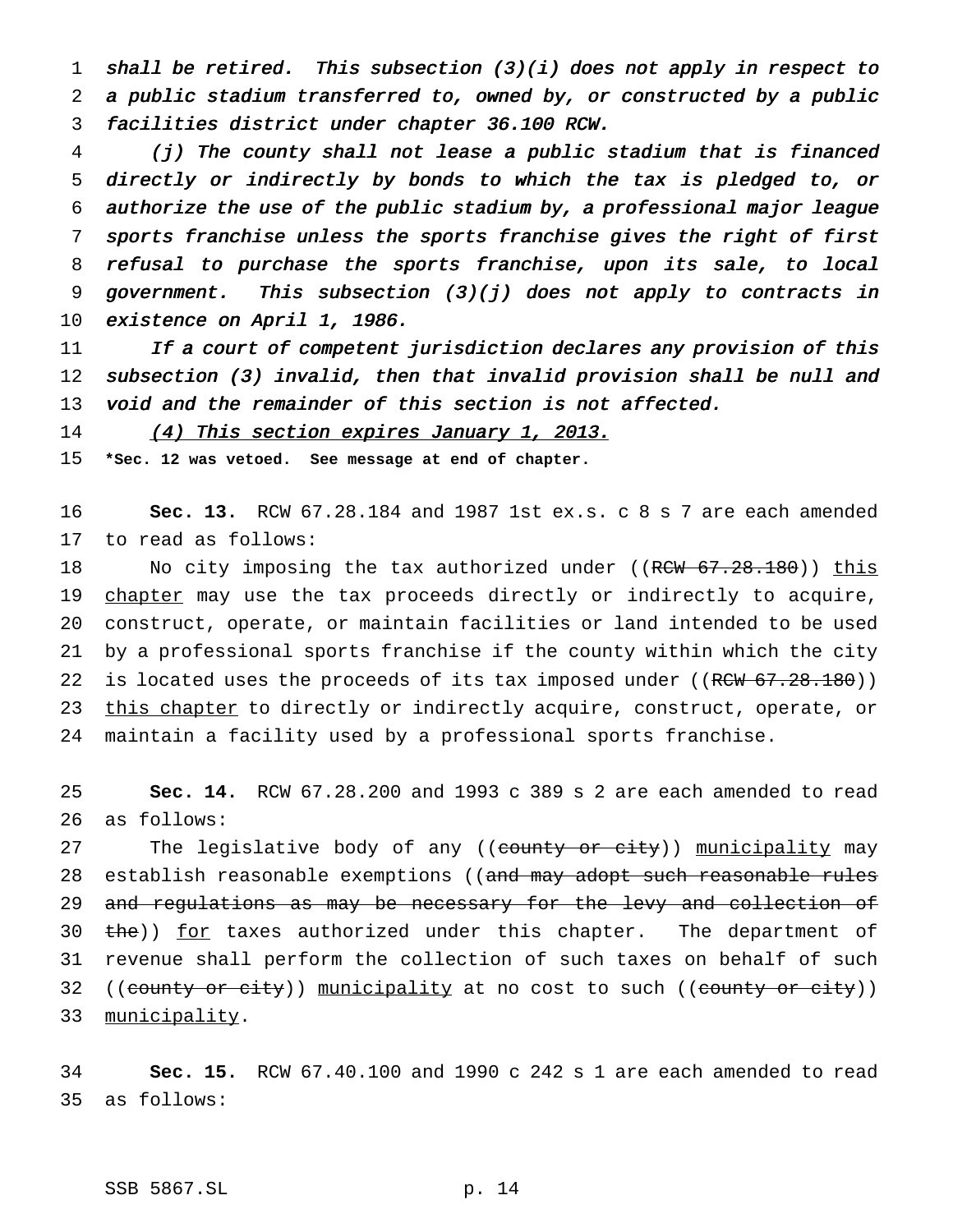$((+1))$  Except as provided in chapters 67.28 and 82.14 RCW and ((subsection (2) of this)) section 3 of this act, after January 1, 1983, no city, town, or county in which the tax under RCW 67.40.090 is imposed may impose a license fee or tax on the act or privilege of engaging in business to furnish lodging by a hotel, rooming house, tourist court, motel, trailer camp, or similar facilities in excess of the rate imposed upon other persons engaged in the business of making sales at retail as that term is defined in chapter 82.04 RCW.

9 (((2) A city incorporated before January 1, 1982, with a population over sixty thousand located in a county with a population over one million, other than the city of Seattle, may impose a special excise 12 tax under the following conditions:

 (a) The proceeds of the tax must be used for the acquisition, design, construction, and marketing of convention and trade facilities 15 and may be used for and pledged to the payment of bonds, leases, or 16 other obligations issued or incurred for such purposes. The proceeds 17 of the tax may be used for maintenance and operation only as part of a 18 budget which includes the use of the tax for debt service and 19 marketing.

 $\left(\mathrm{b}\right)$  The legislative body of the city, before imposing the tax, must authorize a complete study and investigation of the desirability and 22 economic feasibility of the proposed convention and trade facilities.  $(e)$  The rate of the tax shall not exceed three percent.

 $(d)$  The tax shall be imposed on the sale of or charge made for the 25 furnishing of lodging by a hotel, rooming house, tourist court, motel, or trailer camp, and the granting of any similar license to use real 27 property, as distinguished from the renting or leasing of real 28 property, except that no such tax may be levied on any premises having 29 fewer than sixty lodging units.))

 **Sec. 16.** RCW 35.43.040 and 1989 c 277 s 1 are each amended to read as follows:

 Whenever the public interest or convenience may require, the legislative authority of any city or town may order the whole or any part of any local improvement including but not restricted to those, or any combination thereof, listed below to be constructed, reconstructed, repaired, or renewed and landscaping including but not restricted to the planting, setting out, cultivating, maintaining, and renewing of shade or ornamental trees and shrubbery thereon; may order any and all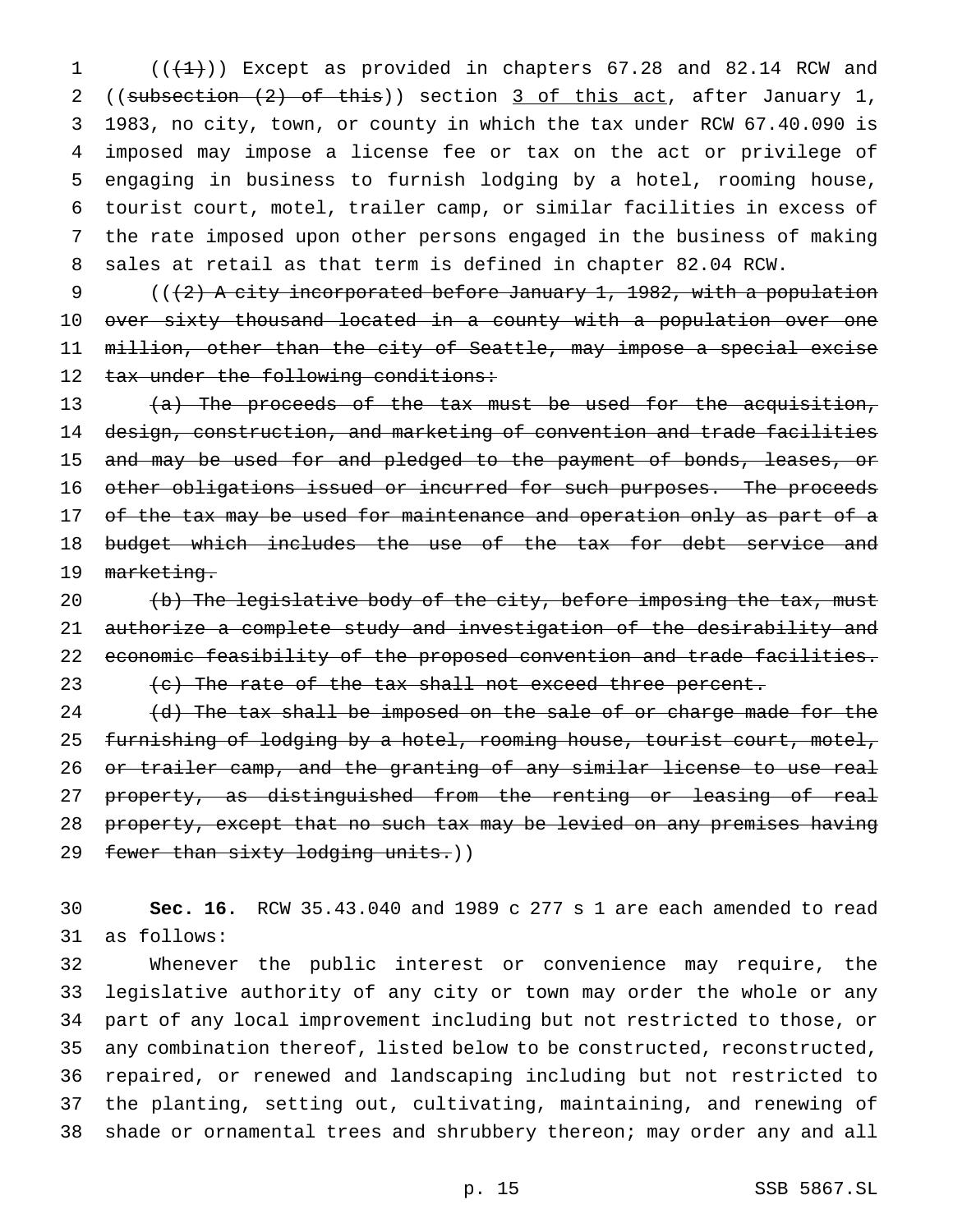work to be done necessary for completion thereof; and may levy and collect special assessments on property specially benefited thereby to pay the whole or any part of the expense thereof, viz:

 (1) Alleys, avenues, boulevards, lanes, park drives, parkways, parking facilities, public places, public squares, public streets, their grading, regrading, planking, replanking, paving, repaving, macadamizing, remacadamizing, graveling, regraveling, piling, repiling, capping, recapping, or other improvement; if the management and control of park drives, parkways, and boulevards is vested in a board of park commissioners, the plans and specifications for their improvement must be approved by the board of park commissioners before their adoption; 12 (2) Auxiliary water systems;

 (3) Auditoriums, field houses, gymnasiums, swimming pools, or other recreational, playground, museum, cultural, or arts facilities or structures;

(4) Bridges, culverts, and trestles and approaches thereto;

(5) Bulkheads and retaining walls;

18 (6) Dikes and embankments;

 (7) Drains, sewers, and sewer appurtenances which as to trunk sewers shall include as nearly as possible all the territory which can be drained through the trunk sewer and subsewers connected thereto;

 (8) Escalators or moving sidewalks together with the expense of 23 operation and maintenance;

(9) Parks and playgrounds;

(10) Sidewalks, curbing, and crosswalks;

 (11) Street lighting systems together with the expense of furnishing electrical energy, maintenance, and operation;

(12) Underground utilities transmission lines;

 (13) Water mains, hydrants, and appurtenances which as to trunk water mains shall include as nearly as possible all the territory in the zone or district to which water may be distributed from the trunk water mains through lateral service and distribution mains and services;

 (14) Fences, culverts, syphons, or coverings or any other feasible safeguards along, in place of, or over open canals or ditches to protect the public from the hazards thereof;

 (15) Roadbeds, trackage, signalization, storage facilities for rolling stock, overhead and underground wiring, and any other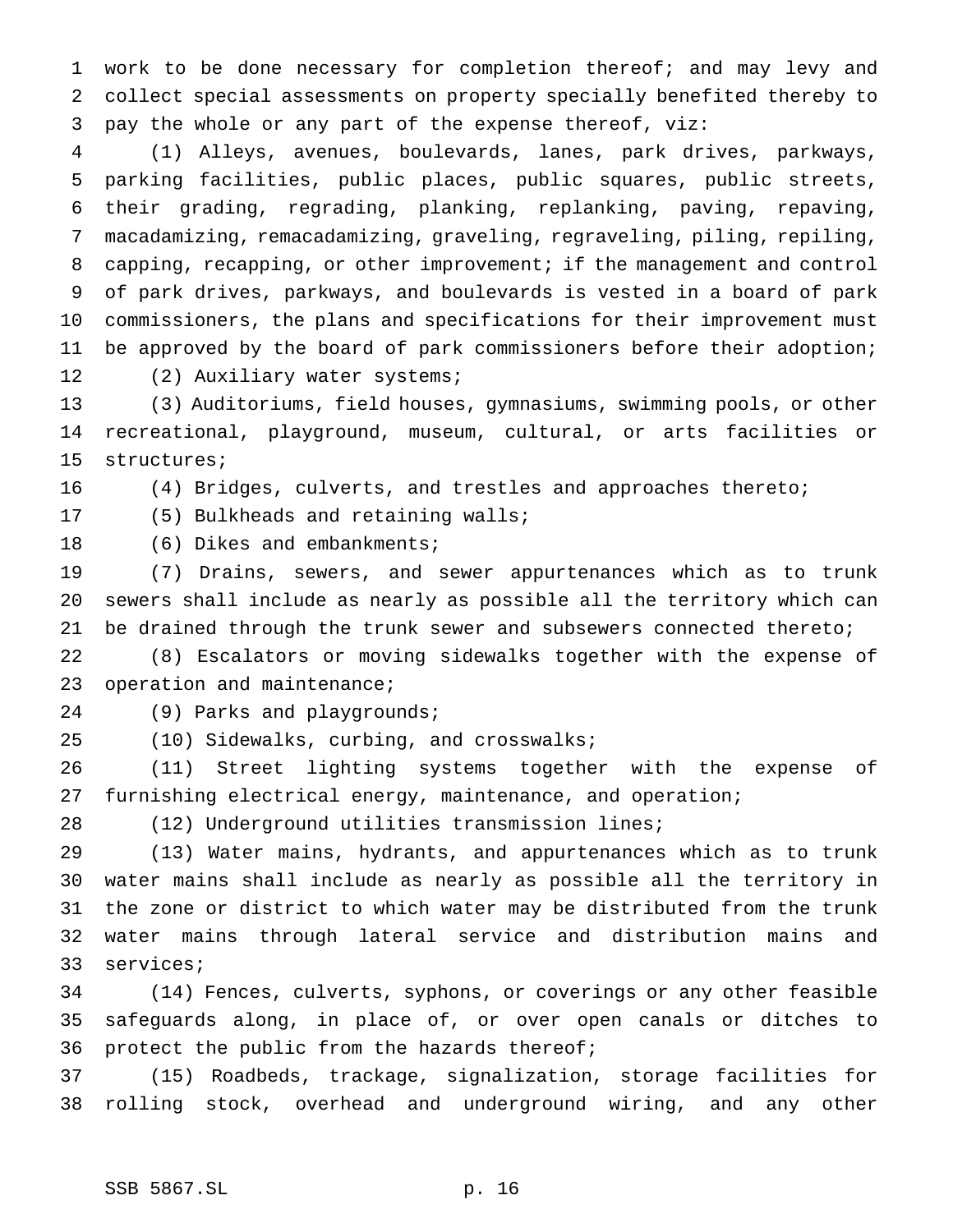stationary equipment reasonably necessary for the operation of an electrified public streetcar line;

 (16) Systems of surface, underground, or overhead railways, tramways, buses, or any other means of local transportation except taxis, and including passenger, terminal, station parking, and related facilities and properties, and such other facilities as may be necessary for passenger and vehicular access to and from such terminal, station, parking, and related facilities and properties, together with all lands, rights of way, property, equipment, and accessories necessary for such systems and facilities;

 (17) Convention center facilities or structures in cities 12 ((imposing a special excise tax pursuant to RCW 67.40.100(2))) 13 incorporated before January 1, 1982, with a population over sixty 14 thousand located in a county with a population over one million, other 15 than the city of Seattle. Assessments for purposes of convention center facilities or structures may be levied only to the extent necessary to cover a funding shortfall that occurs when funds received 18 from special excise taxes imposed pursuant to chapter 67.28 RCW 19 ( $(67.28.180$  and  $67.40.100(2)$ )) are insufficient to fund the annual debt service for such facilities or structures, and may not be levied on property exclusively maintained as single-family or multifamily permanent residences whether they are rented, leased, or owner 23 occupied; and

 (18) Programs of aquatic plant control, lake or river restoration, or water quality enhancement. Such programs shall identify all the area of any lake or river which will be improved and shall include the adjacent waterfront property specially benefited by such programs of improvements. Assessments may be levied only on waterfront property including any waterfront property owned by the department of natural resources or any other state agency. Notice of an assessment on a private leasehold in public property shall comply with provisions of chapter 79.44 RCW. Programs under this subsection shall extend for a term of not more than five years.

 **Sec. 17.** RCW 59.18.440 and 1995 c 399 s 151 are each amended to read as follows:

 (1) Any city, town, county, or municipal corporation that is required to develop a comprehensive plan under RCW 36.70A.040(1) is authorized to require, after reasonable notice to the public and a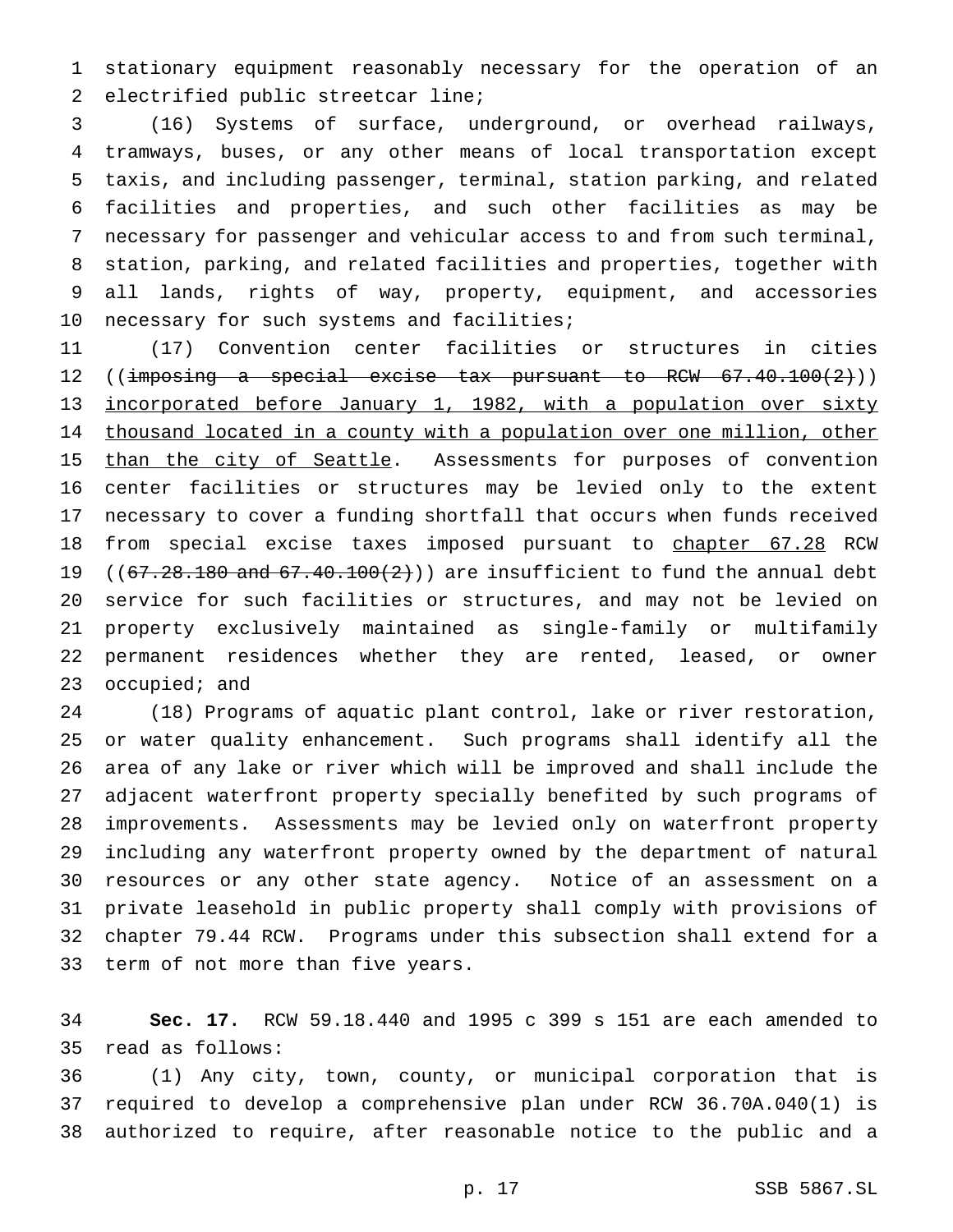public hearing, property owners to provide their portion of reasonable relocation assistance to low-income tenants upon the demolition, substantial rehabilitation whether due to code enforcement or any other reason, or change of use of residential property, or upon the removal of use restrictions in an assisted-housing development. No city, town, county, or municipal corporation may require property owners to provide relocation assistance to low-income tenants, as defined in this chapter, upon the demolition, substantial rehabilitation, upon the change of use of residential property, or upon the removal of use restrictions in an assisted-housing development, except as expressly authorized herein or when authorized or required by state or federal law. As used in this section, "assisted housing development" means a multifamily rental housing development that either receives government assistance and is defined as federally assisted housing in RCW 59.28.020, or that receives other federal, state, or local government assistance and is subject to use restrictions.

 (2) As used in this section, "low-income tenants" means tenants whose combined total income per dwelling unit is at or below fifty percent of the median income, adjusted for family size, in the county where the tenants reside.

 The department of community, trade, and economic development shall adopt rules defining county median income in accordance with the definitions promulgated by the federal department of housing and urban development.

 (3) A requirement that property owners provide relocation assistance shall include the amounts of such assistance to be provided to low-income tenants. In determining such amounts, the jurisdiction imposing the requirement shall evaluate, and receive public testimony on, what relocation expenses displaced tenants would reasonably incur in that jurisdiction including:

(a) Actual physical moving costs and expenses;

 (b) Advance payments required for moving into a new residence such as the cost of first and last month's rent and security and damage deposits;

(c) Utility connection fees and deposits; and

 (d) Anticipated additional rent and utility costs in the residence for one year after relocation.

 (4)(a) Relocation assistance provided to low-income tenants under this section shall not exceed two thousand dollars for each dwelling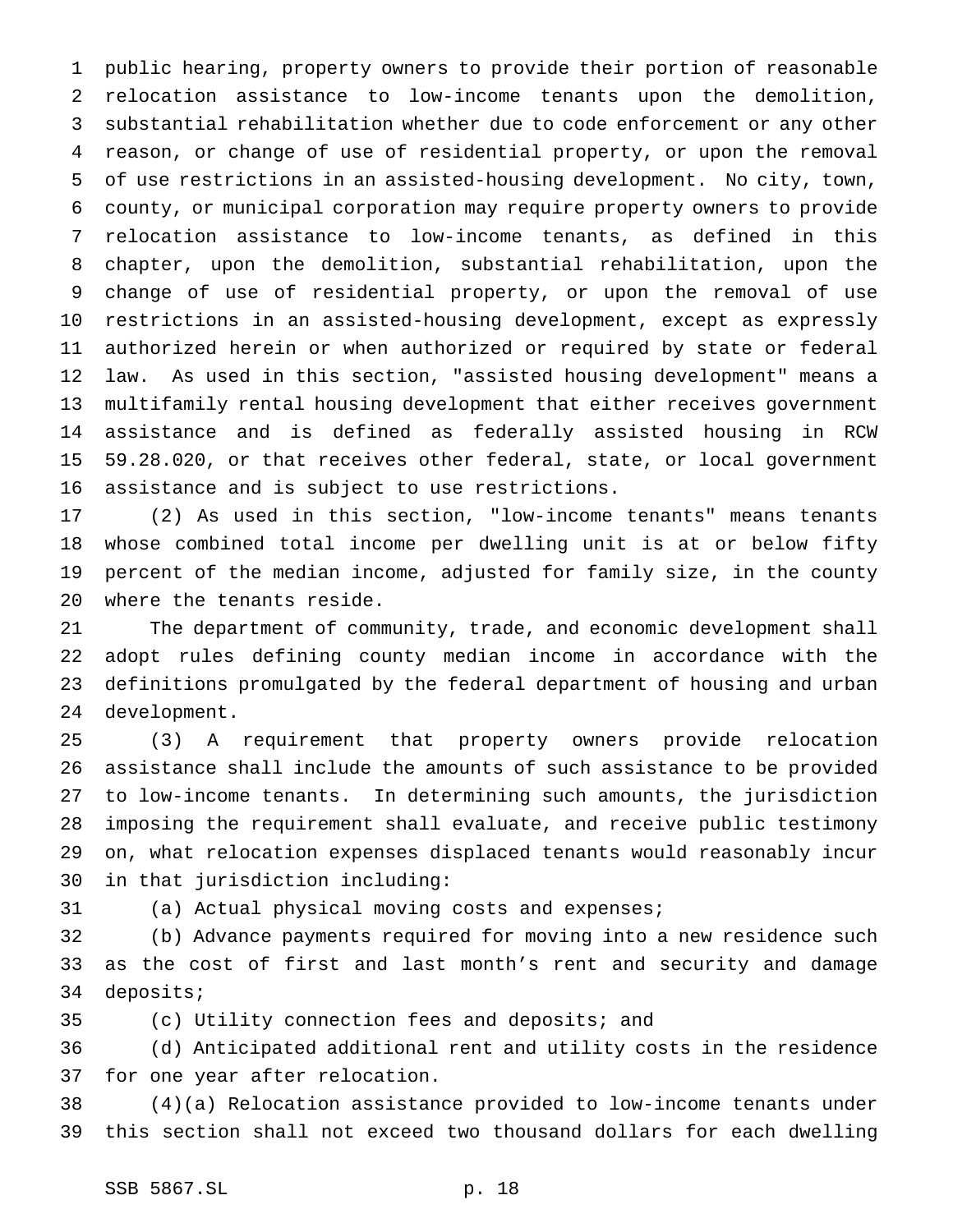unit displaced by actions of the property owner under subsection (1) of this section. A city, town, county, or municipal corporation may make future annual adjustments to the maximum amount of relocation assistance required under this subsection in order to reflect any changes in the housing component of the consumer price index as published by the United States department of labor, bureau of labor statistics.

 (b) The property owner's portion of any relocation assistance provided to low-income tenants under this section shall not exceed one- half of the required relocation assistance under (a) of this subsection in cash or services.

 (c) The portion of relocation assistance not covered by the property owner under (b) of this subsection shall be paid by the city, town, county, or municipal corporation authorized to require relocation assistance under subsection (1) of this section. The relocation assistance may be paid from proceeds collected from the excise tax imposed under RCW 82.46.010.

 (5) A city, town, county, or municipal corporation requiring the provision of relocation assistance under this section shall adopt policies, procedures, or regulations to implement such requirement. Such policies, procedures, or regulations shall include provisions for administrative hearings to resolve disputes between tenants and property owners relating to relocation assistance or unlawful detainer actions during relocation, and shall require a decision within thirty days of a request for a hearing by either a tenant or property owner.

 Judicial review of an administrative hearing decision relating to relocation assistance may be had by filing a petition, within ten days of the decision, in the superior court in the county where the residential property is located. Judicial review shall be confined to the record of the administrative hearing and the court may reverse the decision only if the administrative findings, inferences, conclusions, or decision is:

(a) In violation of constitutional provisions;

 (b) In excess of the authority or jurisdiction of the administrative hearing officer;

 (c) Made upon unlawful procedure or otherwise is contrary to law; or

(d) Arbitrary and capricious.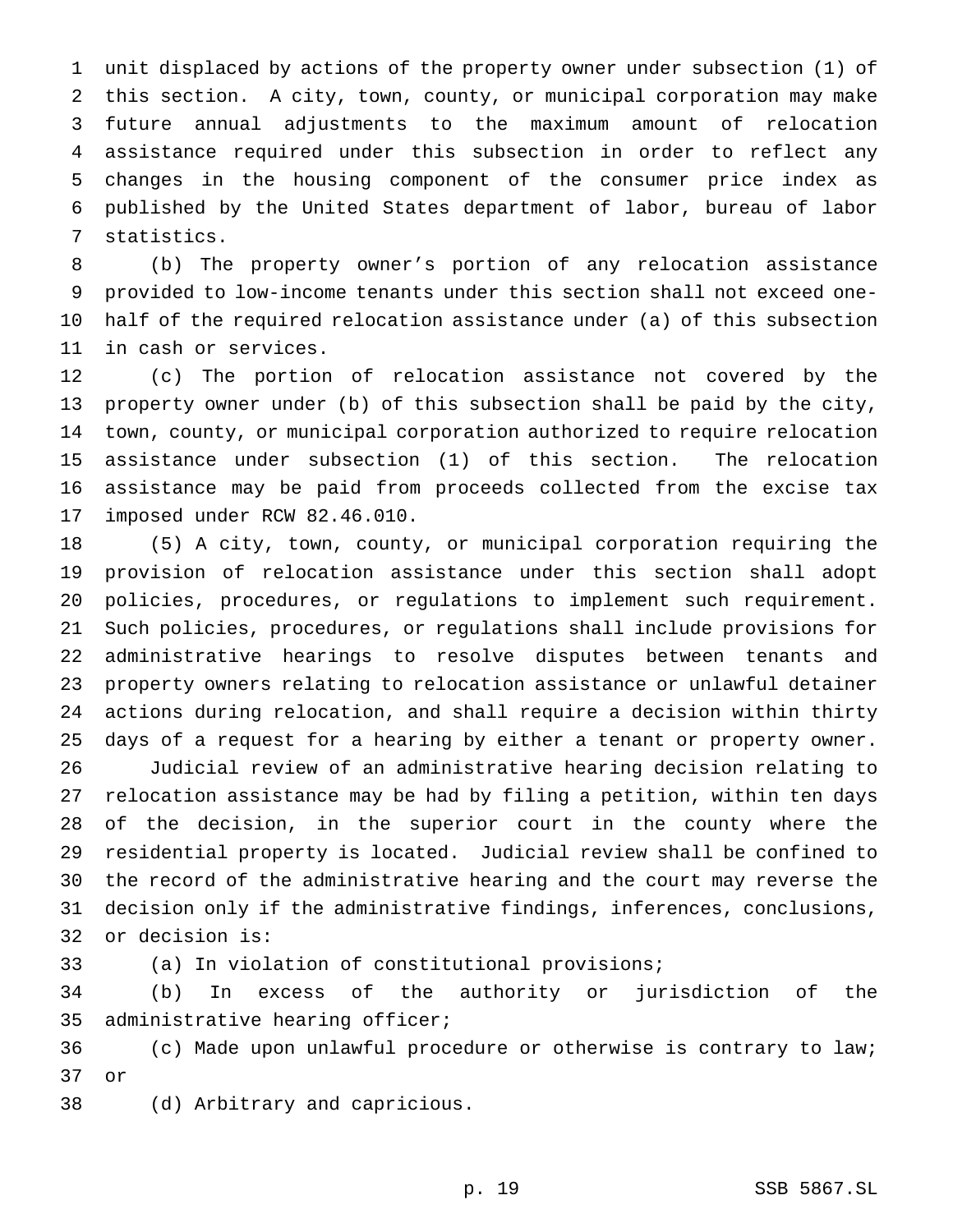(6) Any city, town, county, or municipal corporation may require relocation assistance, under the terms of this section, for otherwise eligible tenants whose living arrangements are exempted from the provisions of this chapter under RCW 59.18.040(3) and if the living 5 arrangement is considered to be a rental or lease ((pursuant to RCW  $67.28.180(1)$ ) not defined as a retail sale under RCW 82.04.050.

 (7)(a) Persons who move from a dwelling unit prior to the application by the owner of the dwelling unit for any governmental permit necessary for the demolition, substantial rehabilitation, or change of use of residential property or prior to any notification or filing required for condominium conversion shall not be entitled to the assistance authorized by this section.

 (b) Persons who move into a dwelling unit after the application for any necessary governmental permit or after any required condominium conversion notification or filing shall not be entitled to the assistance authorized by this section if such persons receive written notice from the property owner prior to taking possession of the dwelling unit that specifically describes the activity or condition that may result in their temporary or permanent displacement and advises them of their ineligibility for relocation assistance.

 **Sec. 18.** RCW 67.38.140 and 1982 1st ex.s. c 22 s 14 are each amended to read as follows:

 The county or counties and each component city included in the district collecting or planning to collect the hotel/motel tax 25 ((pursuant to)) under chapter 67.28 RCW ((67.28.180)) may contribute 26 such revenue ((towards the expense for maintaining and operating the 27 cultural arts, stadium and convention system)) in such manner as shall 28 be agreed upon between them, consistent with this chapter and chapter 67.28 RCW.

 **Sec. 19.** RCW 67.40.110 and 1987 1st ex.s. c 8 s 8 are each amended to read as follows:

32 No city imposing the tax authorized under chapter 67.28 RCW 33 ( $(67.40.100(2))$  may use the tax proceeds directly or indirectly to acquire, construct, operate, or maintain facilities or land intended to be used by a professional sports franchise if the county within which 36 the city is located uses the proceeds of its tax imposed under chapter 37 67.28 RCW ((67.28.180)) to directly or indirectly acquire, construct,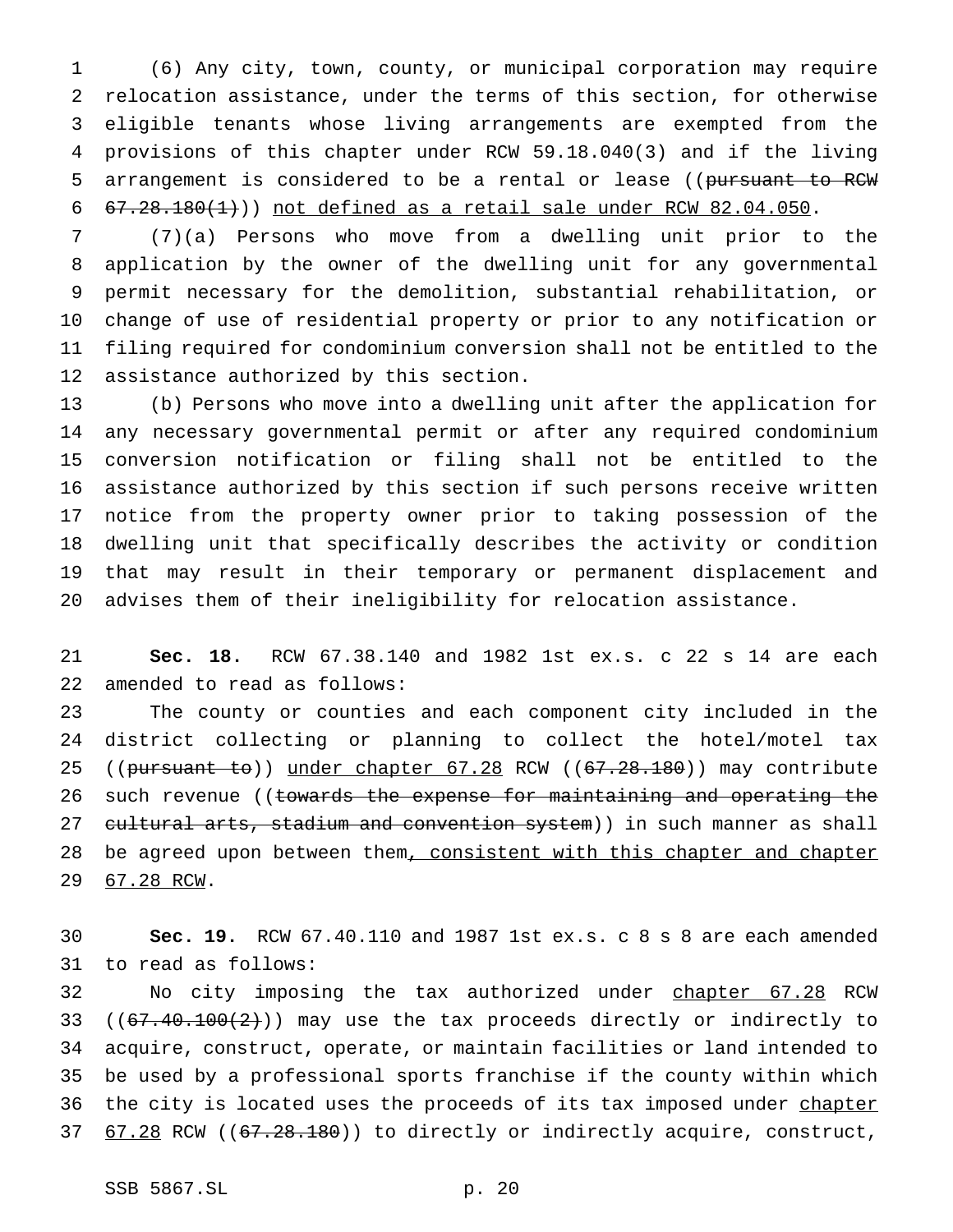operate, or maintain a facility used by a professional sports franchise.

 **Sec. 20.** RCW 67.40.120 and 1991 c 336 s 2 are each amended to read as follows:

 The state convention and trade center corporation may contract with the Seattle-King county convention and visitors bureau for marketing the convention and trade center facility and services. Any contract with the Seattle-King county convention and visitors bureau shall include, but is not limited to, the following condition: Each dollar in convention and trade center operations account funds provided to the Seattle-King county convention and visitors bureau shall be matched by at least one dollar and ten cents in nonstate funds. "Nonstate funds" 13 does not include funds received under chapter 67.28 RCW ((67.28.180)).

 **Sec. 21.** RCW 82.02.020 and 1996 c 230 s 1612 are each amended to read as follows:

16 Except only as expressly provided in ((RCW 67.28.180 and 67.28.190 17 and the provisions of)) chapters 67.28 and 82.14 RCW, the state preempts the field of imposing taxes upon retail sales of tangible personal property, the use of tangible personal property, parimutuel wagering authorized pursuant to RCW 67.16.060, conveyances, and cigarettes, and no county, town, or other municipal subdivision shall have the right to impose taxes of that nature. Except as provided in RCW 82.02.050 through 82.02.090, no county, city, town, or other municipal corporation shall impose any tax, fee, or charge, either direct or indirect, on the construction or reconstruction of residential buildings, commercial buildings, industrial buildings, or on any other building or building space or appurtenance thereto, or on the development, subdivision, classification, or reclassification of land. However, this section does not preclude dedications of land or easements within the proposed development or plat which the county, city, town, or other municipal corporation can demonstrate are reasonably necessary as a direct result of the proposed development or plat to which the dedication of land or easement is to apply.

 This section does not prohibit voluntary agreements with counties, cities, towns, or other municipal corporations that allow a payment in lieu of a dedication of land or to mitigate a direct impact that has been identified as a consequence of a proposed development,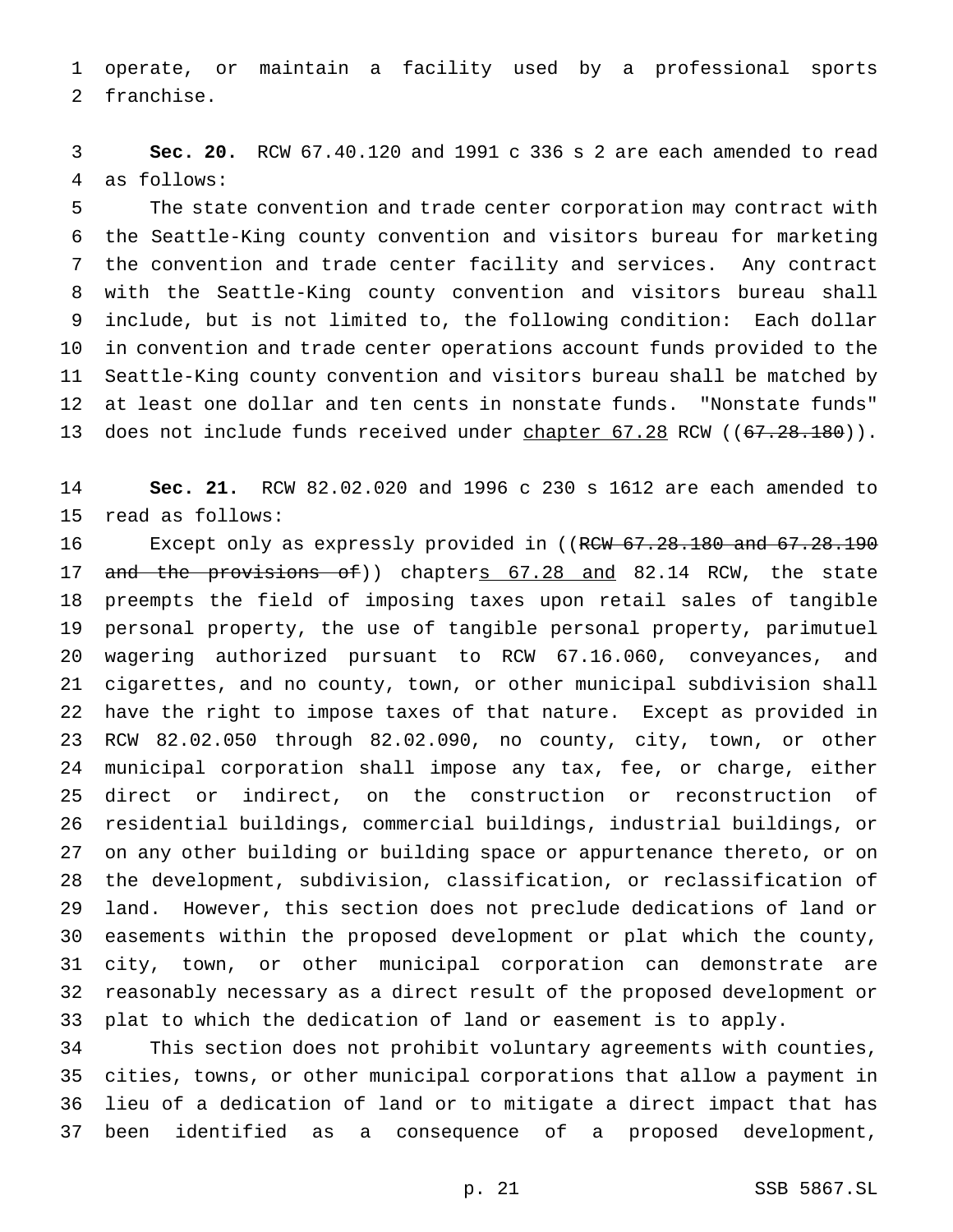subdivision, or plat. A local government shall not use such voluntary agreements for local off-site transportation improvements within the geographic boundaries of the area or areas covered by an adopted transportation program authorized by chapter 39.92 RCW. Any such voluntary agreement is subject to the following provisions:

 (1) The payment shall be held in a reserve account and may only be expended to fund a capital improvement agreed upon by the parties to 8 mitigate the identified, direct impact;

 (2) The payment shall be expended in all cases within five years of collection; and

 (3) Any payment not so expended shall be refunded with interest at the rate applied to judgments to the property owners of record at the time of the refund; however, if the payment is not expended within five years due to delay attributable to the developer, the payment shall be refunded without interest.

 No county, city, town, or other municipal corporation shall require any payment as part of such a voluntary agreement which the county, city, town, or other municipal corporation cannot establish is reasonably necessary as a direct result of the proposed development or plat.

 Nothing in this section prohibits cities, towns, counties, or other municipal corporations from collecting reasonable fees from an applicant for a permit or other governmental approval to cover the cost to the city, town, county, or other municipal corporation of processing applications, inspecting and reviewing plans, or preparing detailed statements required by chapter 43.21C RCW.

 This section does not limit the existing authority of any county, city, town, or other municipal corporation to impose special assessments on property specifically benefitted thereby in the manner prescribed by law.

 Nothing in this section prohibits counties, cities, or towns from imposing or permits counties, cities, or towns to impose water, sewer, natural gas, drainage utility, and drainage system charges: PROVIDED, That no such charge shall exceed the proportionate share of such utility or system's capital costs which the county, city, or town can demonstrate are attributable to the property being charged: PROVIDED FURTHER, That these provisions shall not be interpreted to expand or contract any existing authority of counties, cities, or towns to impose such charges.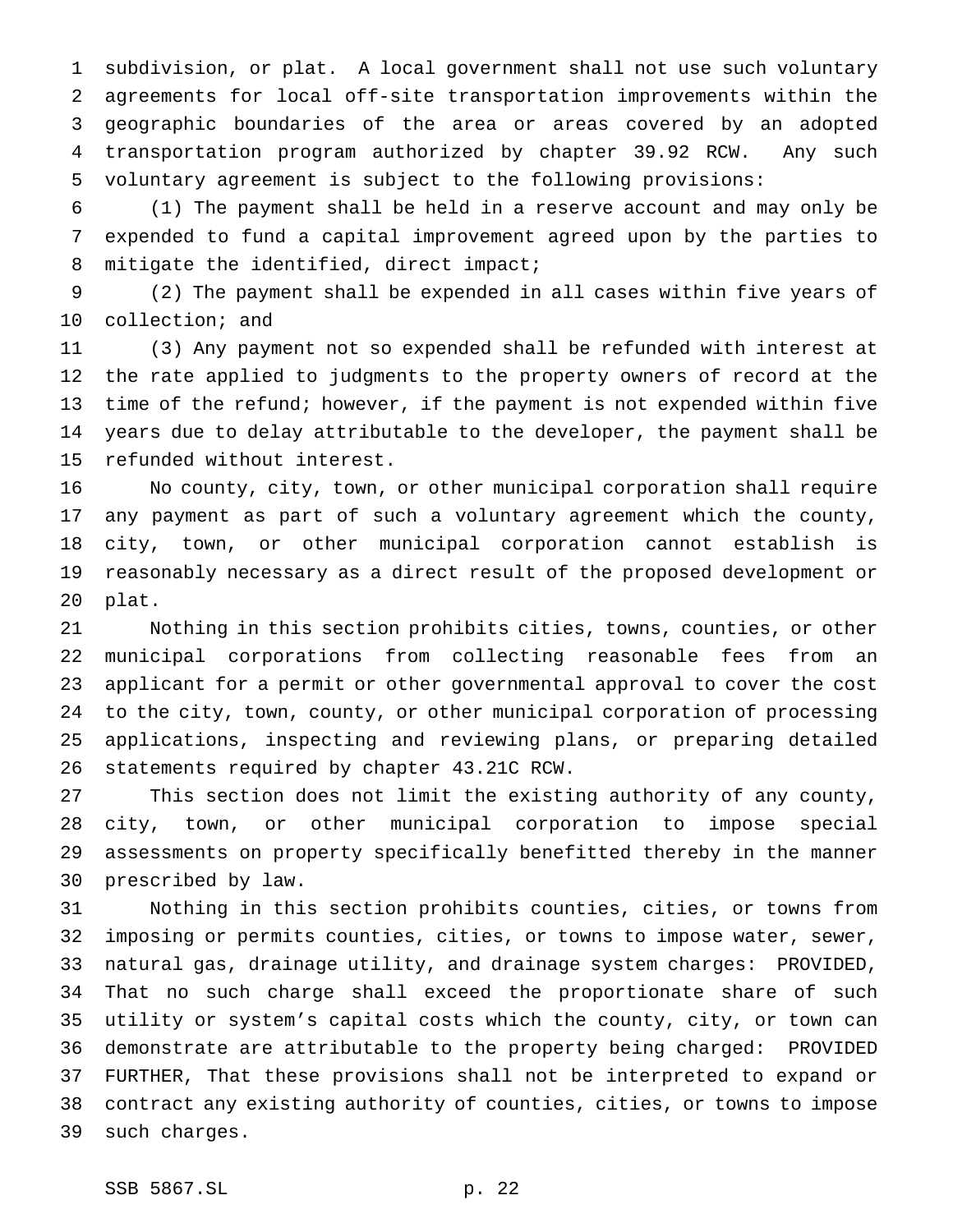Nothing in this section prohibits a transportation benefit district from imposing fees or charges authorized in RCW 36.73.120 nor prohibits the legislative authority of a county, city, or town from approving the imposition of such fees within a transportation benefit district.

 Nothing in this section prohibits counties, cities, or towns from imposing transportation impact fees authorized pursuant to chapter 39.92 RCW.

 Nothing in this section prohibits counties, cities, or towns from requiring property owners to provide relocation assistance to tenants under RCW 59.18.440 and 59.18.450.

 This section does not apply to special purpose districts formed and acting pursuant to Titles 54, 57, or 87 RCW, nor is the authority conferred by these titles affected.

 NEW SECTION. **Sec. 22.** The following acts or parts of acts are each repealed: (1) RCW 67.28.090 and 1991 c 363 s 138 & 1967 c 236 s 2; (2) RCW 67.28.100 and 1967 c 236 s 3; (3) RCW 67.28.110 and 1967 c 236 s 4; (4) RCW 67.28.182 and 1995 c 386s9& 1987 c 483 s 2; (5) RCW 67.28.185 and 1975 1st ex.s. c 225 s 2; (6) RCW 67.28.190 and 1967 c 236 s 12; (7) RCW 67.28.210 and 1996 c 159 s 4, 1995 c 290 s 1, & 1994 c 290 s 1; (8) RCW 67.28.240 and 1995 c 386 s 10, 1993 sp.s. c 16 s 3, 1991 c 363 s 140, & 1988 ex.s. c 1 s 21; (9) RCW 67.28.260 and 1991 c 331 s 1; (10) RCW 67.28.270 and 1995 c 290s2& 1991 c 357 s 4; (11) RCW 67.28.280 and 1993 c 389 s 1; (12) RCW 67.28.290 and 1993 sp.s. c 16 s 1; (13) RCW 67.28.300 and 1994 c 65 s 1; (14) RCW 67.28.310 and 1995 c 340 s 1; (15) RCW 67.28.320 and 1996 c 159 s 1; (16) RCW 67.28.360 and 1996 c 159 s 2; and (17) RCW 67.28.370 and 1996 c 159 s 3.

 NEW SECTION. **Sec. 23.** This act does not affect any existing right acquired or liability or obligation incurred under the sections amended or repealed in this act or under any rule or order adopted under those